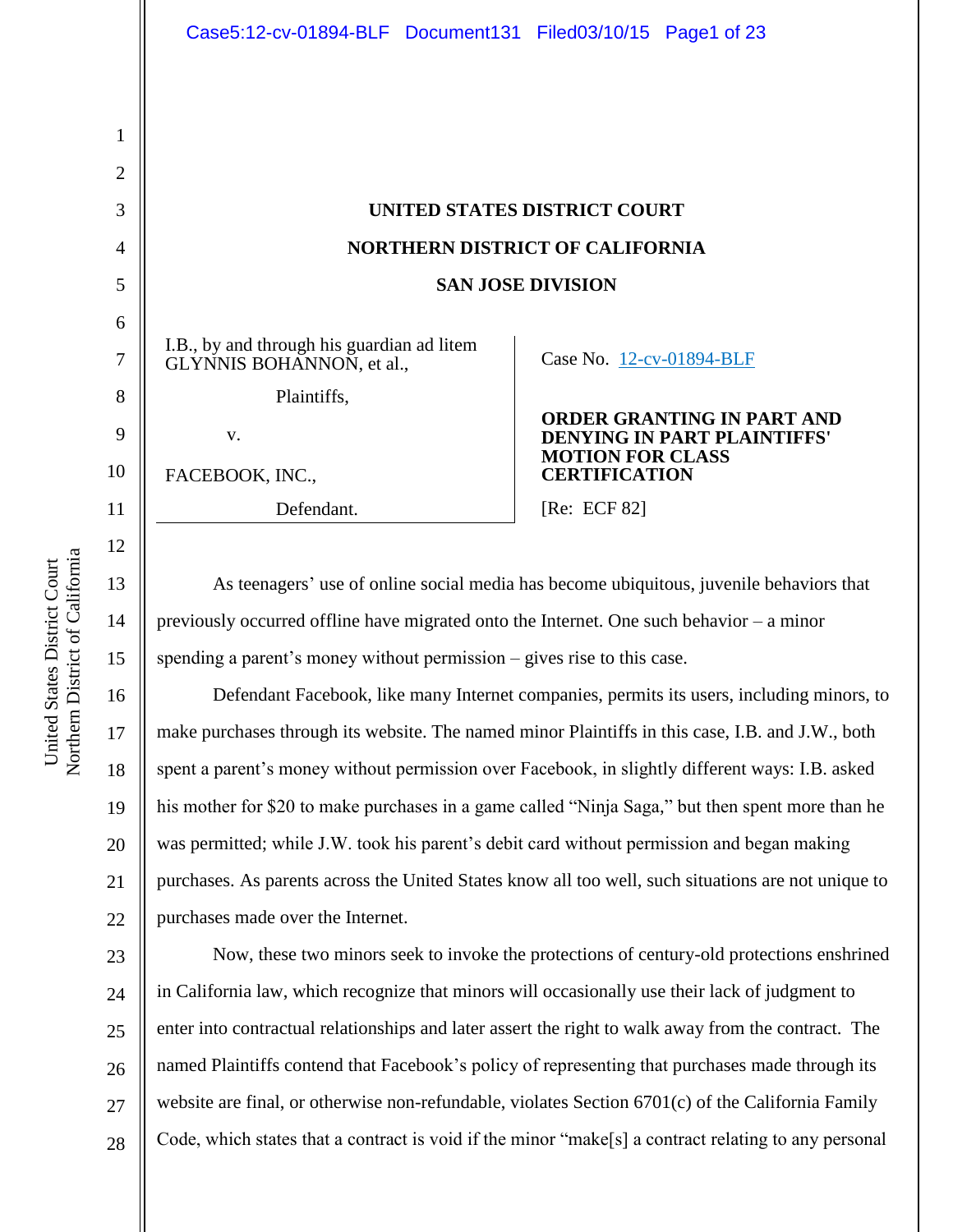## Case5:12-cv-01894-BLF Document131 Filed03/10/15 Page2 of 23

1 2 3 4 5 6 7 8 9 10 11 12 13 14 15 16 17 18 19 20 21 22 23 24 property not in the immediate control of the minor." In the alternative, the named Plaintiffs contend that Facebook's policy violates Family Code Section 6710, which permits a minor to disaffirm *any* contract "before majority or within a reasonable time afterwards." I.B. and J.W., each through a parent as guardian ad litem, presently move the Court to certify the following class and subclass under Federal Rule of Civil Procedure 23(b)(2): All Facebook users who are or were minor children according to Facebook's own records for the four years preceding the date on which the original complaint was filed through the date on which a class is certified ("the Minor Class"). Within the Minor Class is a subclass of Minors from whose Facebook accounts Facebook Credits were purchased. ("the Minor Purchasing Subclass"). Third Amended Complaint ("TAC") ¶ 36. The parties appeared for oral argument on December 18, 2014. The Court then requested supplemental briefing on the question of whether it could certify a nationwide class of minors pursuant to the California Family Code, which the parties provided on January 9, 2015. Having reviewed the briefing and oral argument of the parties, and for the reasons outlined below, the Court GRANTS IN PART AND DENIES IN PART Plaintiffs' motion for class certification. **I. BACKGROUND A. Factual Background and Class Allegations** In October 2011, Plaintiff I.B., a minor, asked his mother Glynnis Bohannon for permission to spend \$20 on his Facebook account to purchase Facebook Credits to use in a game called Ninja Saga.<sup>1</sup> I.B. gave his mother \$20, and used her Wells Fargo MasterCard to purchase Facebook Credits. I.B. claims he was unaware that Facebook would store this credit card information, and thereafter continued to make in-game purchases in Ninja Saga. I.B. believed these purchases were being made with virtual currency, and that his mother's credit card was not being charged for these purchases. Glynnis Bohannon's card was ultimately charged several

25

 $\overline{a}$ 

Northern District of California Northern District of California United States District Court United States District Court

<sup>26</sup> 27 28 1 Facebook Credits were developed by Facebook as a virtual currency payment system. A user who wanted to make a purchase within Facebook would buy Facebook Credits, which could then be redeemed for various items or applications on Facebook. In 2013, Facebook Credits were discontinued and replaced with a system called Facebook Payments.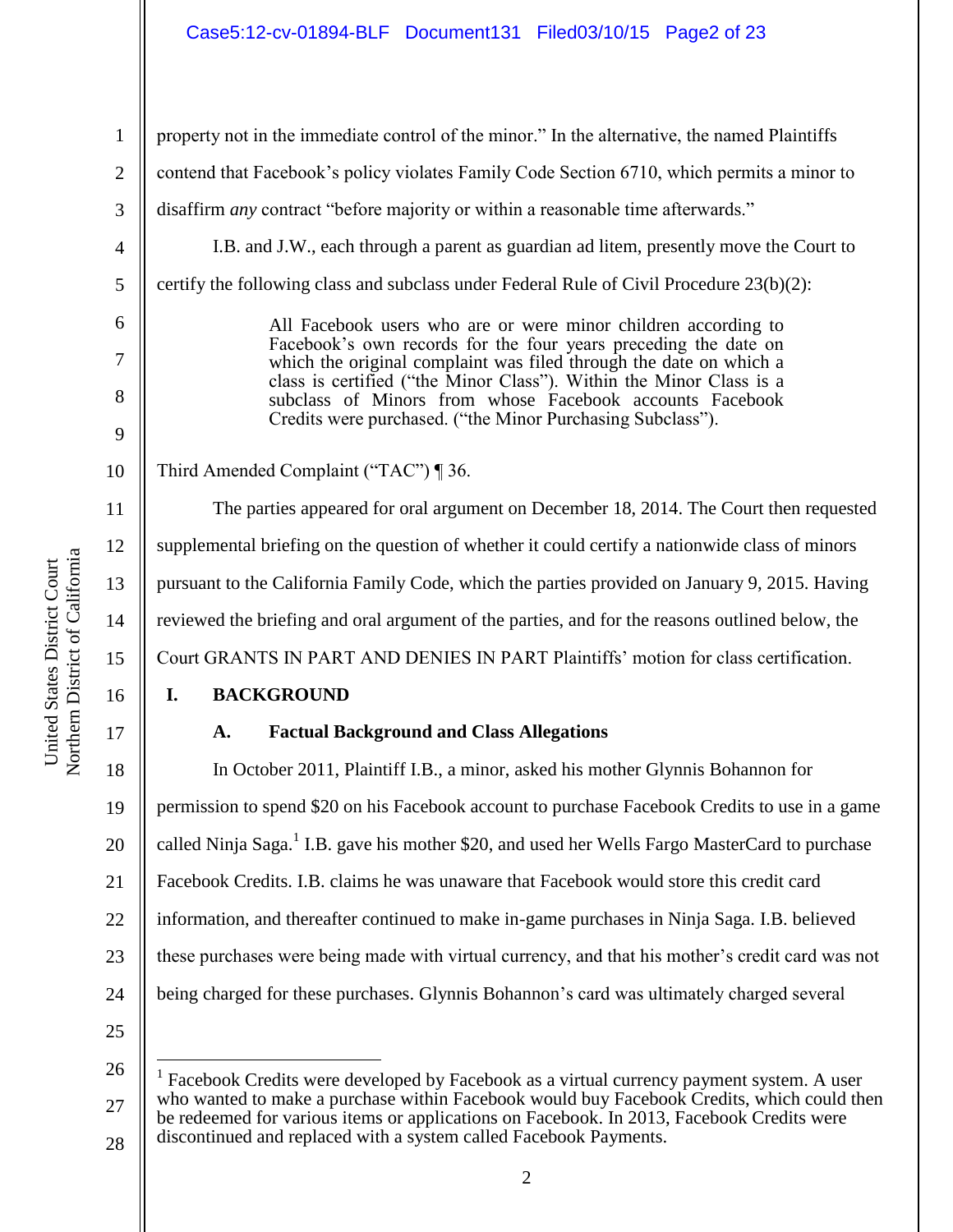## Case5:12-cv-01894-BLF Document131 Filed03/10/15 Page3 of 23

hundred dollars. Ms. Bohannon sought a refund from Facebook, but was not provided one until after this action was filed. *See* TAC ¶ 28; Second Amended Compl., ECF 18 at ¶ 28 ("Since being served with the initial complaint in this action, Facebook has apparently provided a 'courtesy' refund to Ms. Bohannon."). I.B. is a resident of Arizona. TAC ¶ 8.

In December 2011, Plaintiff J.W., a minor, took his parents' debit card without their permission and began to make a series of charges on Facebook through the use of Facebook Credits. These charges totaled over \$1,000. Unlike I.B., J.W. did not have his parents' initial permission to make charges on Facebook. Upon learning of J.W.'s actions, his father, Steven Wright, contacted Facebook to dispute the charges and request a refund. In this interaction with Facebook, Mr. Wright stated that neither he nor his wife had authorized the use of their debit card. Facebook provided Mr. Wright with a partial refund of \$59.90, despite a Facebook representative telling him that he had "refunded the charges to your funding instrument." TAC ¶ 33. At the time the TAC was filed, the Wrights had not been refunded the remaining \$999.30 spent by J.W. without their permission. *See* TAC  $\P$  31-33. J.W. is a resident of California. TAC  $\P$  9.

Both Plaintiffs contend that Facebook misinforms its users, including minors, that "all sales are final." TAC ¶ 4; *see also* Parker Decl. Exh. B. at 1 (stating under "Payment Terms," revised on June 3, 2009, that "[p]urchases of credits are non-refundable"); Parker Decl. Exh. D at 32:4-16 (testimony by Bill Richardson stating that, as of 2012, Facebook's refund policies for individuals between 13 and 17 were the same as its policies for adults, but that policies for minors under 13 were different). Plaintiffs contend that under its policies, Facebook "routinely refuses requests by children and their parents and legal guardians to provide refunds for transactions that are subject to disaffirmance under California law." TAC ¶ 16.

23 24 25 Plaintiffs seek declaratory relief under 28 U.S.C. § 2201, requesting a determination by the Court that purchases made by minors through their Facebook accounts are void or voidable. *See* TAC ¶ 68. Plaintiffs also seek individualized restitution. *See* TAC at p. 20.

26

## **B. Procedural Background**

27 28 Plaintiffs first filed this putative class action on April 17, 2012. The case has been subject to several rounds of motions to dismiss. Prior orders by Judge Claudia Wilken, to whom this case

1

2

3

4

5

6

7

8

9

10

11

12

13

14

15

16

17

18

19

20

21

22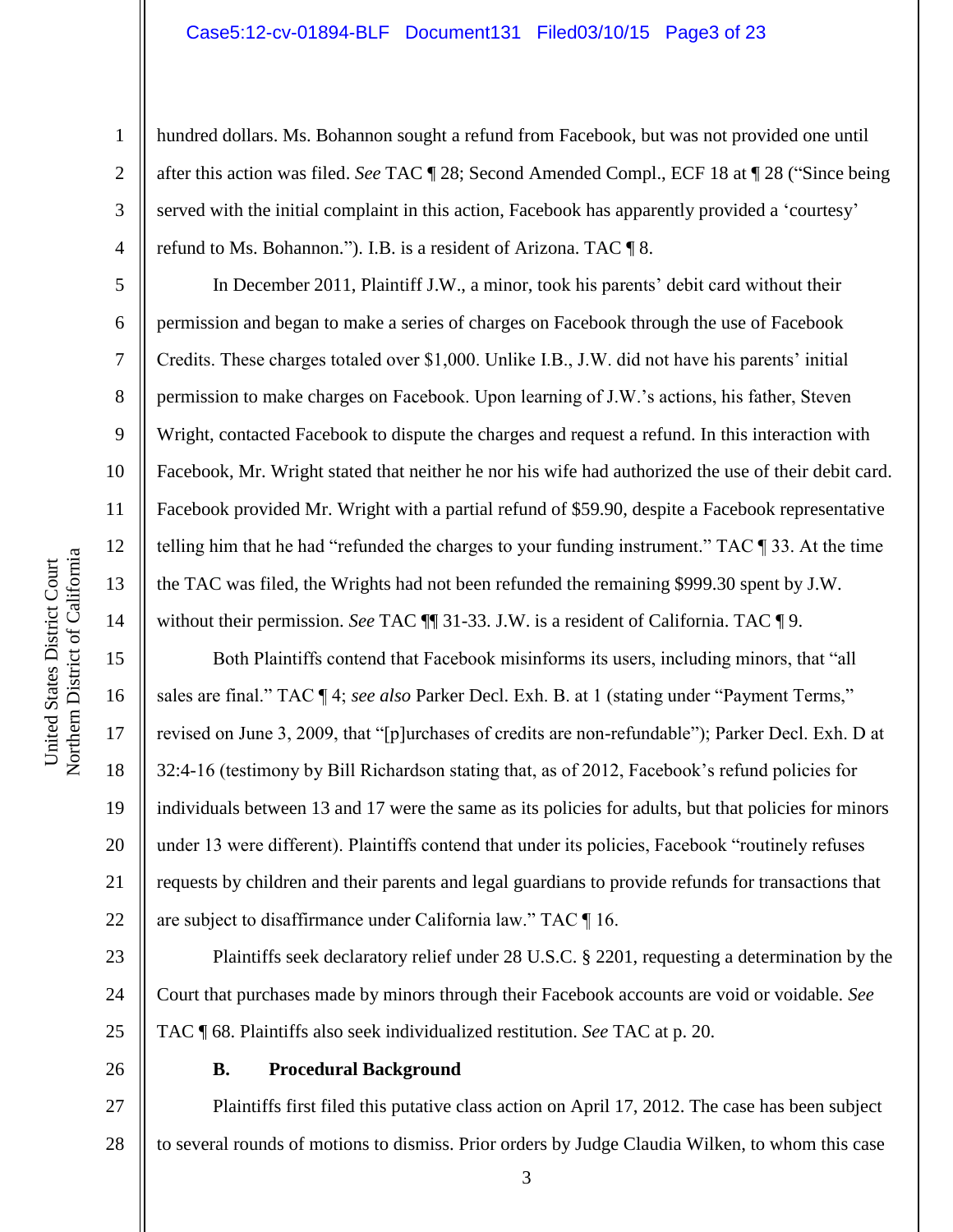was assigned prior to being reassigned to the undersigned, eliminated a number of claims that the Plaintiffs sought to assert – notably, dismissing all claims by the parents of the minor children, and dismissing all of the minor children's claims except those brought pursuant to Family Code Sections 6701(c) and 6710. *See* ECF 44, 58. Defendant ultimately answered Plaintiffs' TAC on January 20, 2014. *See* ECF 62. This motion for class certification followed.<sup>2</sup>

## **II. LEGAL STANDARD**

Recognizing that "[t]he class action is an exception to the usual rule that litigation is conducted by and on behalf of the individual named parties only," Federal Rule of Civil Procedure 23 demands that two requirements be met before a court certifies a class. *Comcast Corp. v. Behrend*, 133 S. Ct. 1426, 1432 (2013).

A party must first meet the requirements of Rule  $23(a)$ , which demands that the party "prove that there are in fact sufficiently numerous parties, common questions of law or fact, typicality of claims or defenses, and adequacy of representation." *Behrend* at 1432. If a party meets Rule 23(a)'s requirements, the proposed class must also satisfy at least one of the requirements of Rule 23(b). Here, Plaintiffs invoke Rule 23(b)(2), which demands that "the party opposing the class has acted or refused to act on grounds that apply generally to the class, so that final injunctive relief or corresponding declaratory relief is appropriate respecting the class as a whole."

The party seeking class certification bears the burden of showing affirmative compliance with Rule 23. *See, e.g.*, *Wal-Mart Stores, Inc. v. Dukes*, 131 S. Ct. 2541, 2551 (2011). A court's

1

2

3

4

5

6

7

8

9

10

11

12

13

14

15

16

17

18

19

20

21

<sup>22</sup> 23 24 25 26 27 28  $\overline{a}$ 2 Plaintiffs ask the Court to take judicial notice of three documents, *see* ECF 82-4: (1) an electronic brochure entitled Clawback Management Guidelines for Visa Merchants, taken from the website visa.com; (2) a complaint filed in the Western District of Washington in *FTC v. Amazon.com, Inc.*, 2:14-cv-01038; and (3) a Federal Trade Commission complaint filed in *In the Matter of Apple Inc., a Corporation*, No. C-4444. Defendant has not opposed Plaintiffs' request. The Court takes judicial notice of the Clawback Guidelines document because it is "factual information found on the world-wide web," the authenticity of which is not disputed by either party. *See O'Toole v. Northrop Grumman Corp.*, 449 F.3d 1218, 1225 (10th Cir. 2007). The Court takes judicial notice of the complaints in *Amazon* and *Apple* because both are court filings. *See, e.g.*, *Porter v. Ollison*, 620 F.3d 952, 955 n.1 (9th Cir. 2010). Though the Court takes judicial notice of these documents, it has not considered the information included in any of these three documents for the truth of the statements contained therein.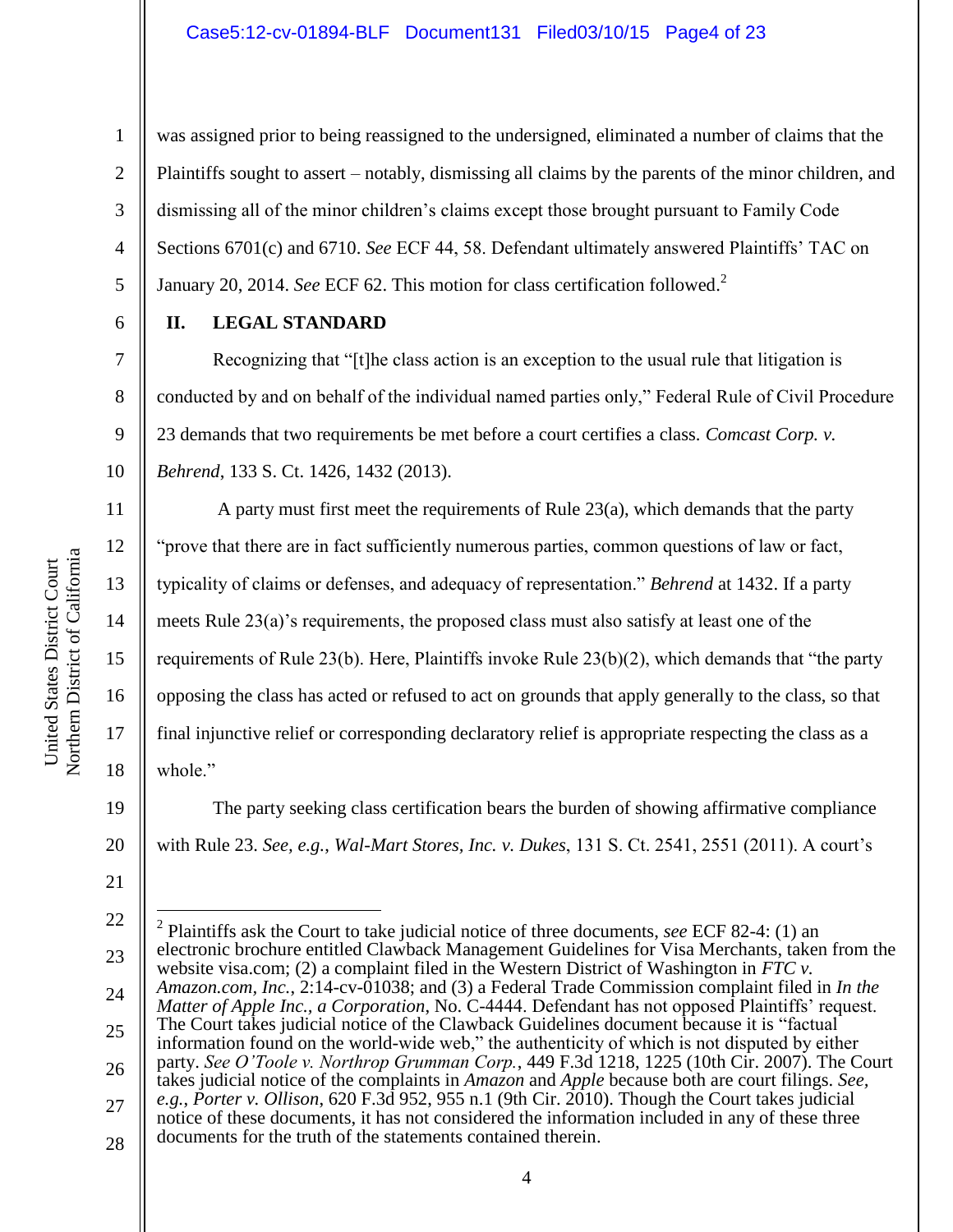## Case5:12-cv-01894-BLF Document131 Filed03/10/15 Page5 of 23

analysis of class certification "may entail some overlap with the merits of the plaintiff's underlying claim[s]," *Amgen Inc. v. Conn. Ret. Plans & Trust Funds*, 133 S. Ct. 1184, 1194 (2013), though the merits can be considered only to the extent they are "relevant to determining whether the Rule 23 prerequisites to class certification are satisfied." *Id.* at 1195. Within Rule 23's framework, the district court maintains broad discretion over whether to certify a class or subclass. *See, e.g.*, *Zinser v. Accufix Research Institute, Inc.*, 253 F.3d 1180, 1186 (9th Cir. 2001).

## **III. DISCUSSION**

#### **A. Preliminary Issues**

Before reaching the question of whether a class should be certified under Rule 23, the Court is faced with three preliminary issues: (1) whether sections 6701(c) and 6710 of the California Family Code may be invoked by minors who reside outside of California; (2) whether the named Plaintiffs have standing to bring suit for injunctive relief; and (3) the extent to which Judge Wilken's orders on Defendant's two motions to dismiss limit the circumstances in which Plaintiffs can seek disaffirmance – Defendant contends the orders limit Plaintiffs to seek disaffirmance only where the minor purchaser used money outside of his or her control, while Plaintiffs contend that they may assert claims for disaffirmance of any purchase made by a minor over his or her Facebook account. The Court deals with each of these issues in turn.

18

17

1

2

3

4

5

6

7

8

9

10

11

12

13

14

15

16

## **1. The Extraterritorial Applicability of Sections 6701 and 6710**

19 20 21 At the class certification hearing, the Court raised the issue whether Sections 6701 and 6710 could be invoked by minors, including named Plaintiff I.B., who are not residents of California, and requested further briefing. *See* ECF 123 at 40.

22 23 24 25 26 27 28 In California, state statutes are presumed not to have extraterritorial effect. *See, e.g.*, *N. Alaska Salmon Co. v. Pillsbury*, 174 Cal. 1, 4-6 (1916). This presumption can be rebutted where "a contrary intent is clearly expressed or reasonably to be inferred from the language of the act or from its purpose, subject-matter, or history." *Cotter v. Lyft*, 2014 WL 3884416, at \*2 (N.D. Cal. Aug. 7, 2014) (citing *Pillsbury*, 174 Cal. 1, 4). A number of courts have confronted this extraterritoriality question in the context of the California Labor Code and the UCL, and have determined that laws passed to protect California workers do not apply to conduct that takes place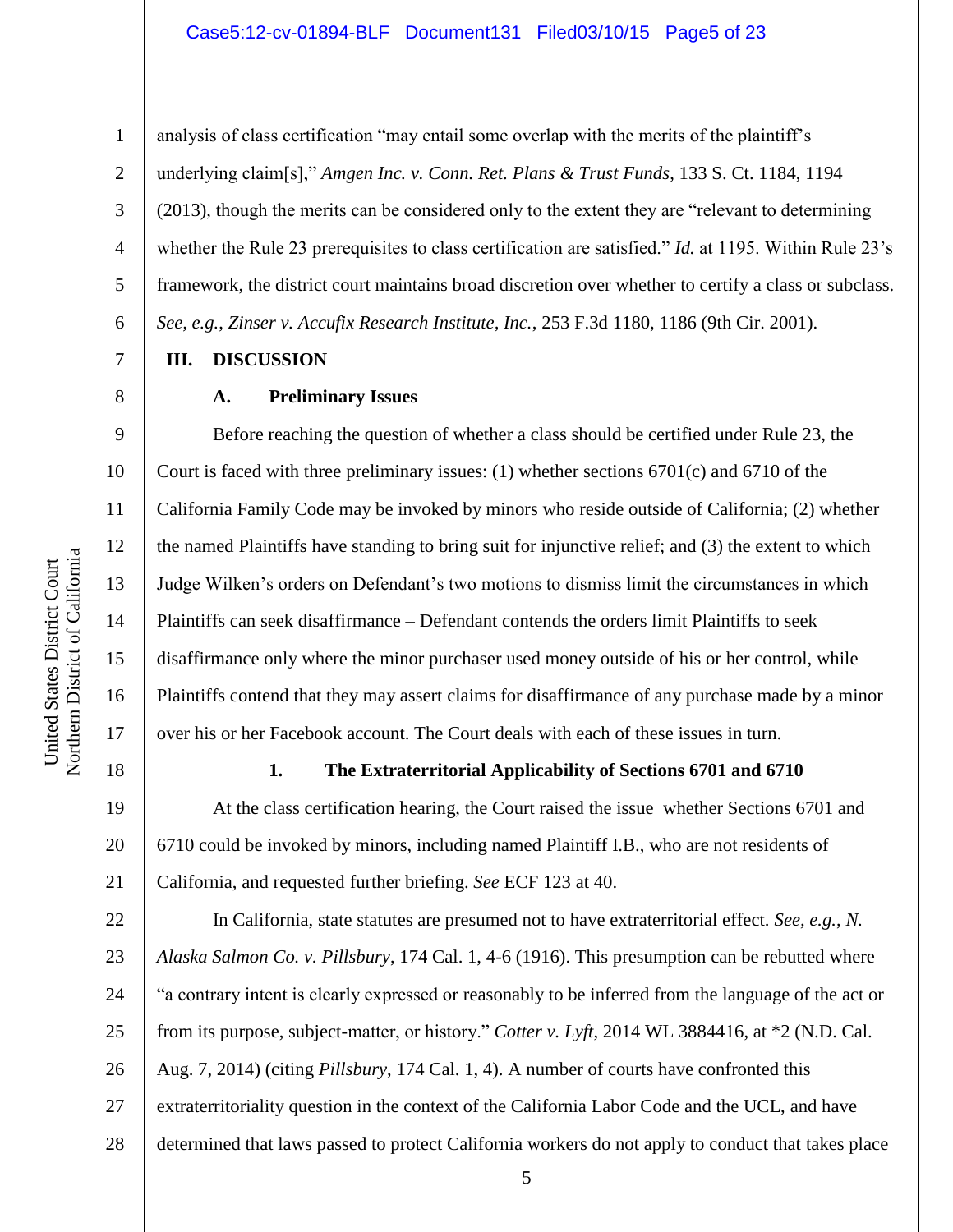outside of California. *See, e.g.*, *O'Connor v. Uber Techs.*, 2014 WL 4382880, at \*11 (N.D. Cal. Jan. 1, 2014) (compiling cases).

In order to determine the applicability of Family Code sections 6701(c) and 6710, the Court must determine whether the parties anticipated application of California law, and whether the statutes were intended to protect transactions between out-of-state minors and a California corporation.

Clearly, Facebook intended California law to control. Facebook's Statement of Rights and Responsibilities ("SRR"), $3$  which must be accepted by all individuals prior to joining Facebook or making any purchases through Facebook, contains within it a choice of law clause which states that "[t]he laws of the State of California will govern this Statement, as well as any claim that might arise between you and us, without regard to conflict of law provisions." TAC ¶ 51. The SRR thus contains a clear and unambiguous election of California law to govern the relationship, and disputes, between the parties. The question is thus whether California law contemplates the claimed protections extending to minors who live outside its borders, but who contract with a California company pursuant to an express choice of law provision that elects California law to govern disputes between the parties.

The history of the Family Code provisions at issue shows that the statutes have the dual purpose of protecting children and proscribing adult conduct when contracting with children.

1

2

3

4

5

6

7

8

9

10

11

12

13

14

15

16

17

18

<sup>19</sup>

 $\overline{a}$ <sup>3</sup> Defendant argues that Plaintiffs cannot rely on the choice of law clause in the SRR.

<sup>21</sup> 22 23 24 Facebook points to an argument Plaintiffs previously made before Judge Wilken regarding the second motion to dismiss. Plaintiffs wish to be able to pursue their claims for disaffirmance or voiding the contracts, but also want to continue to be able to use Facebook. Therefore, Plaintiffs argued that the SRR and the individual purchase transactions, such as I.B.'s purchase of credits in Ninja Saga, should be considered two separate transactions. *See* ECF 58 at 11. Defendant argues that Plaintiffs cannot now rely on the SRR's choice of law provision because they previously argued the transactions were distinct. *See* Def.'s Supp. Br., ECF 127 at 2-3.

<sup>25</sup> 26 This argument is unpersuasive, however. Plaintiffs essentially argue that a minor purchaser makes two agreements with Facebook: (1) signing the SRR, which acts as an umbrella agreement governing his or her relationship with Facebook, and (2) making a purchase over Facebook, where

<sup>27</sup> money is exchanged for a good or service. *Cf., e.g.*, Mot. at 4 (citing Parker Decl. Exh. D at 27:3- 32:22). It is therefore not inconsistent to argue that the terms of the SRR *also* govern the subsequent purchase transactions, since the SRR governs all actions the minor takes while using

<sup>28</sup> Facebook.

<sup>6</sup>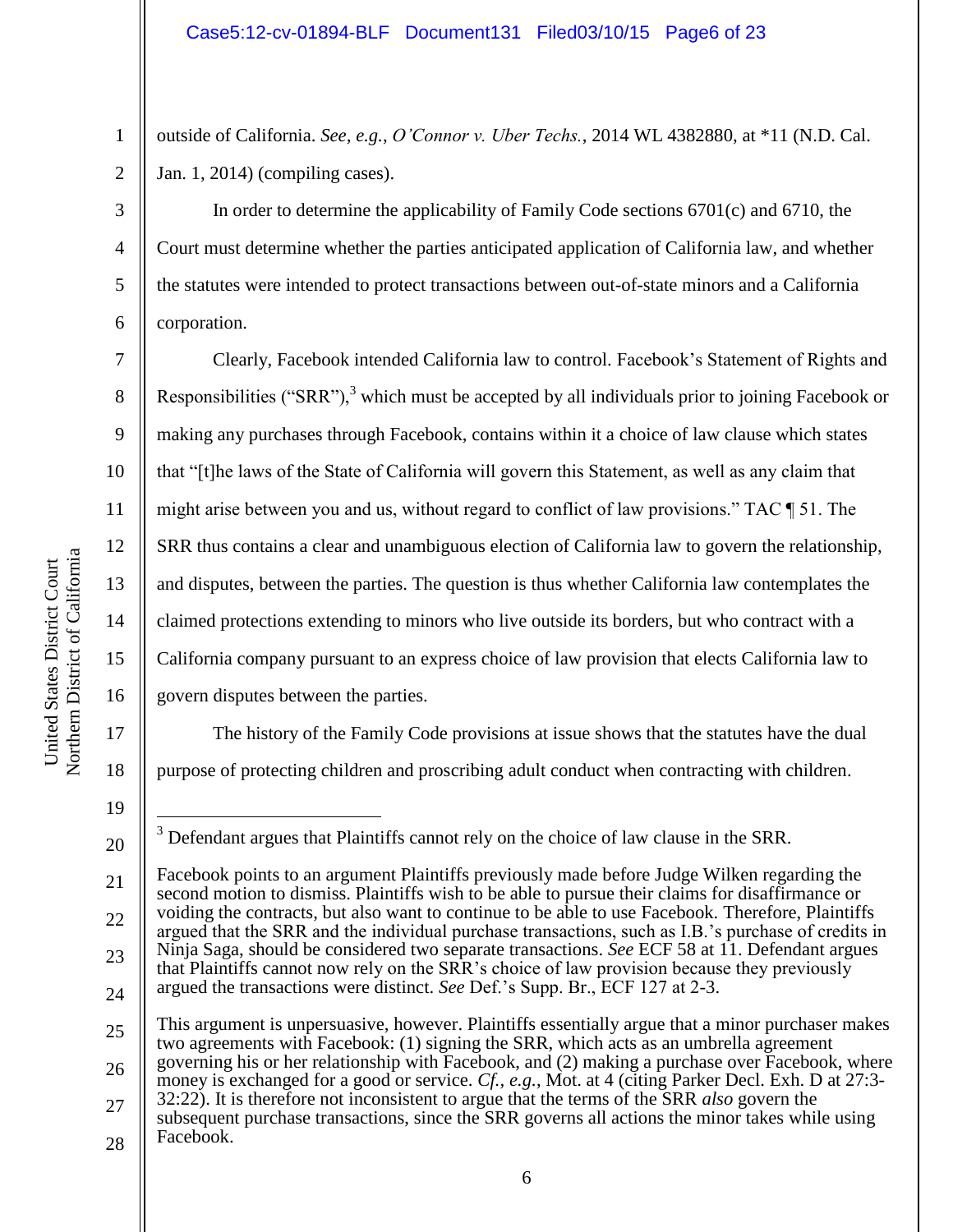# Case5:12-cv-01894-BLF Document131 Filed03/10/15 Page7 of 23

| $\mathbf{1}$        | California has made certain contracts entered into by minors void or voidable since at least 1874,                                                                                                            |
|---------------------|---------------------------------------------------------------------------------------------------------------------------------------------------------------------------------------------------------------|
| $\overline{2}$      | when Sections 33 and 34 of the California Civil Code were amended to state that:                                                                                                                              |
| 3<br>$\overline{4}$ | A minor cannot give a delegation of power, nor under the age of<br>eighteen, make a contract relating to real property, or any interest<br>therein, or relating to any personal property not in his immediate |
| 5                   | possession or control.                                                                                                                                                                                        |
| 6                   |                                                                                                                                                                                                               |
| 7                   | A minor may make any other contract in the same manner as an<br>adult, subject only to his power of disaffirmance.                                                                                            |
| 8                   | Hakes Inv. Co. v. Lyons, 166 Cal. 557, 559 (1913). These two predecessor statutes are nearly                                                                                                                  |
| 9                   | identical in language to Sections 6701(c) and 6710 of the Family Code, respectively.                                                                                                                          |
| 10                  | California courts interpreting these statutes have stated, in broad terms, that they reflect                                                                                                                  |
| 11                  | both a strong public policy in favor of protecting minors, and, even more so, of discouraging                                                                                                                 |
| 12                  | adults from contracting with minors. See, e.g., Flittner v. Equitable Life Assur. Soc. of the United                                                                                                          |
| 13                  | <i>States</i> , 30 Cal. App. 209, 216 (1916) ("The law in its wisdom shields minors from their lack of                                                                                                        |
| 14                  | judgment and experience This position may seem, under all the circumstances of the case, to                                                                                                                   |
| 15                  | be a hardship on the defendant, but 'the right of an infant to avoid his contracts is one conferred by                                                                                                        |
| 16                  | law for his protection against his own improvidence and the designs of others.""); see also                                                                                                                   |
| 17                  | Burnand v. Irigoyen, 30 Cal. 2d 861, 866 (1947) ("One deals with infants at his peril. The                                                                                                                    |
| 18                  | policy of the law is to discourage adults from contracting with an infant and they cannot complain                                                                                                            |
| 19                  | if as a consequence of violating the rule they are injured by the exercise of the right of                                                                                                                    |
| 20                  | disaffirmance vested in the infant.") (emphasis added).                                                                                                                                                       |
| 21                  | It was Facebook that selected California law to apply to interactions between itself and its                                                                                                                  |
| 22                  | users, and thus it should come as no surprise that Facebook's own conduct would also be                                                                                                                       |
| 23                  | considered through the lens of California law. In this case, a valid choice of law provision exists in                                                                                                        |
| 24                  | the SRR, which means that minors can invoke Sections 6701(c) and 6710 regardless of their own                                                                                                                 |
| 25                  | state of residence. Application of Facebook's SRR in such a manner is consistent with the                                                                                                                     |
| 26                  | purpose, dating to the 1870s, of California's laws regarding the power of minors to contract – laws                                                                                                           |
| 27                  | that were designed as much to prevent California adults from contracting with minors as they were                                                                                                             |

28 to protect minors who entered into contracts.

United States District Court<br>Northern District of California Northern District of California United States District Court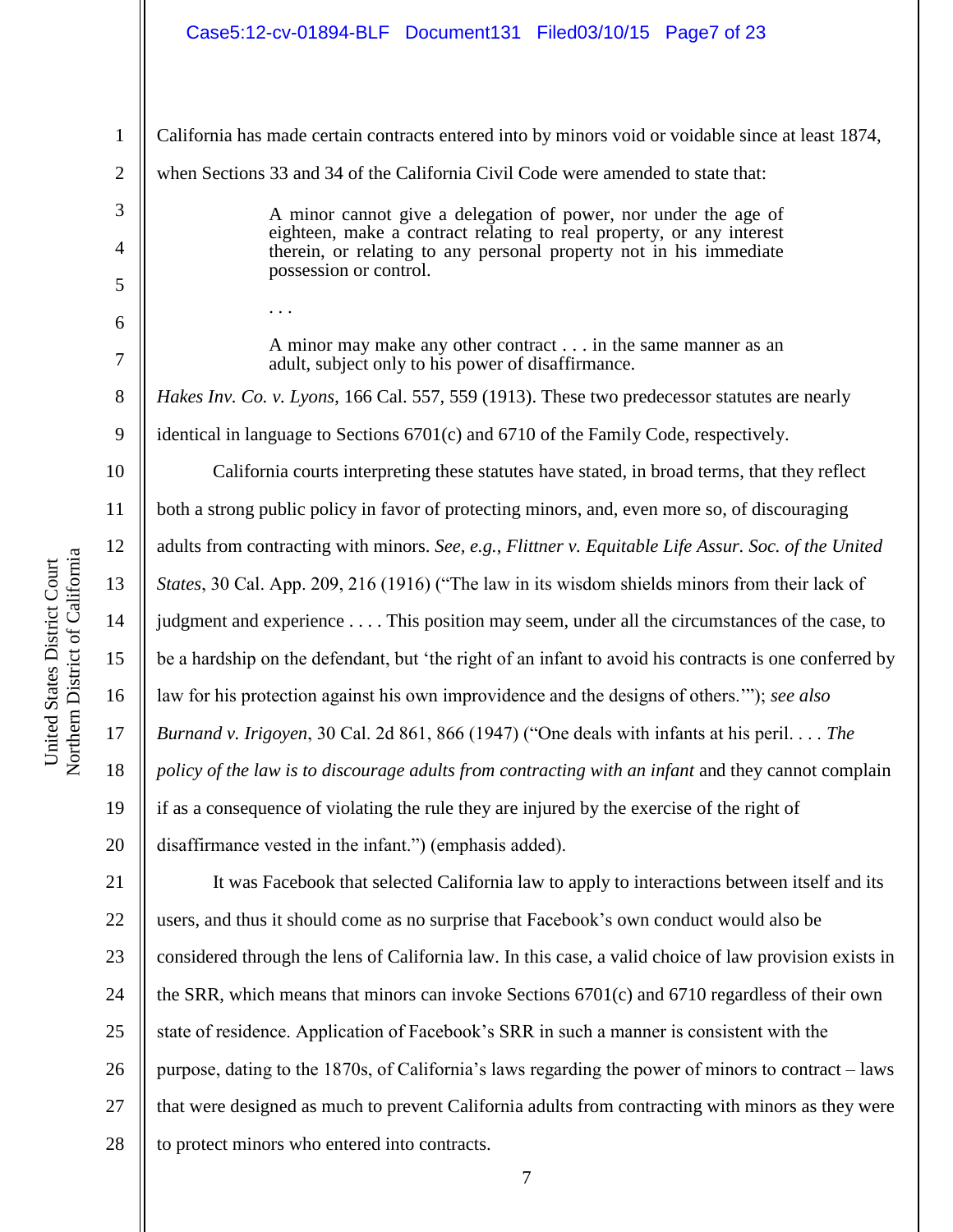## Case5:12-cv-01894-BLF Document131 Filed03/10/15 Page8 of 23

| $\mathbf{1}$   | When parties enter into a valid choice of law provision, <sup>4</sup> California law "reflect[s] a strong                                     |
|----------------|-----------------------------------------------------------------------------------------------------------------------------------------------|
| $\overline{2}$ | policy favoring enforcement of such provisions." Nedlloyd Lines B.V. v. Superior Court, 3 Cal.                                                |
| 3              | 4th 459, 464-65 (1992). When the contracting parties elect a state's law to govern the contract, the                                          |
| $\overline{4}$ | Court must apply that law unless either:                                                                                                      |
| 5              | (a) [T] he chosen state has no substantial relationship to the parties or                                                                     |
| 6              | the transaction and there is no other reasonable basis for the parties'<br>choice, or (b) application of the law of the chosen state would be |
| 7              | contrary to a fundamental public policy of a state which has a<br>materially greater interest than the chosen state in the determination      |
| 8              | of the particular issue and would be the state of the applicable<br>law in the absence of an effective choice of law by the parties.          |
| 9              | <i>Id.</i> (citing Restatement (Second) Conflicts of Laws § 187, subd. 2).                                                                    |
| 10             | Here, California clearly has a substantial relationship to the transaction between the parties,                                               |
| 11             | as Defendant is located here. Further, though Defendant points in its supplemental briefing to                                                |
| 12             | several states that more strictly limit the manner in which minors can disaffirm contracts,                                                   |
| 13             | including Minnesota and Arizona, it fails to articulate how application of California law would run                                           |
| 14             | contrary to those states' fundamental public policies, how any of those states have a materially                                              |
| 15             | greater interest than California in determination of this suit, or how those state laws would govern                                          |
| 16             | the dispute absent the parties' choice of California law. Thus, the Court concludes that Family                                               |
| 17             | Code sections $6701(c)$ and $6710$ apply to all minors in the proposed class, not just those minors                                           |
| 18             | who reside in California.                                                                                                                     |
| 19             | 2.<br><b>Standing</b>                                                                                                                         |
| 20             | Defendant argues that I.B. and J.W. lack standing to pursue claims for injunctive relief                                                      |
| 21             | because both Plaintiffs have stated in interrogatory responses that they "do[] not intend to make                                             |
|                |                                                                                                                                               |

22 any future purchases on Facebook before turning 18 years of age." Def.'s Opp. at 23 (citing

23 Somvichian Decl. Exhs. F, J (responses to Def.'s Inter. No. 14)).

24

Plaintiffs seeking injunctive relief must show a "real and immediate threat of repeated

25

 $\overline{a}$ 

26 27 28 <sup>4</sup> Defendant's reliance on *Mazza v. American Honda Motor Co., Inc.*, 666 F.3d 581 (9th Cir. 2012), is inapposite because the choice of law provision in the SRR is valid. *Mazza* states that, in the absence of a valid choice of law provision, California law cannot be used on a classwide basis if "the interests of other states are not found to outweigh California's interest in having its law applied." *Id.* at 590.

Northern District of California Northern District of California United States District Court United States District Court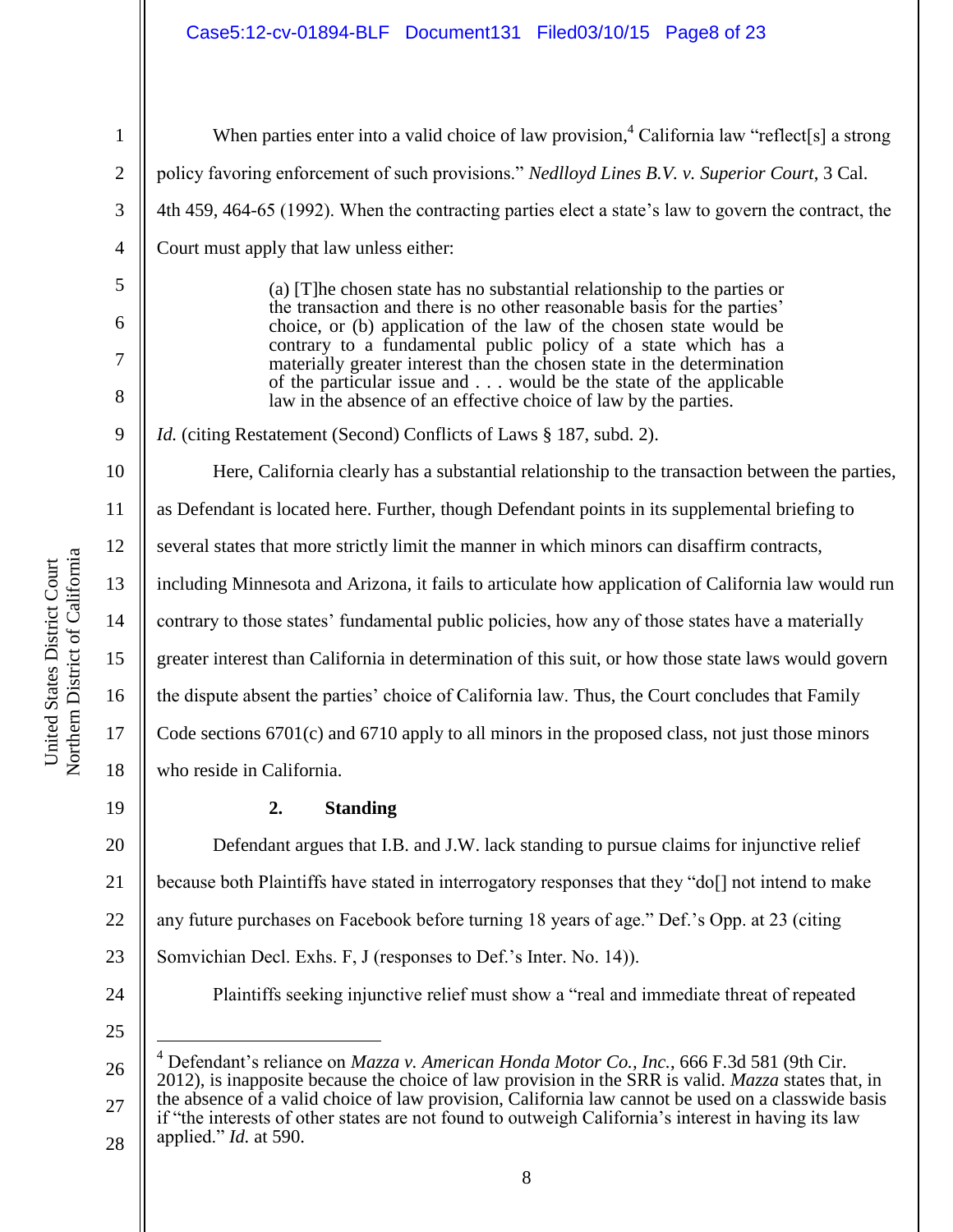## Case5:12-cv-01894-BLF Document131 Filed03/10/15 Page9 of 23

| $\mathbf{1}$   | injury [and] a sufficient likelihood that [they] will be wronged again in a similar way." Ervine                                                                                                            |
|----------------|-------------------------------------------------------------------------------------------------------------------------------------------------------------------------------------------------------------|
| $\overline{2}$ | v. Desert View Reg'l Med. Cntr. Holdings, LLC, 753 F.3d 862, 867-68 (9th Cir. 2014). The named                                                                                                              |
| 3              | Plaintiffs state in evidence submitted with their Reply that they both would again make purchases                                                                                                           |
| $\overline{4}$ | through Facebook if Defendant's alleged unlawful practices are corrected through the relief                                                                                                                 |
| 5              | sought. See Parker Supp. Decl. Exh. ZZ at ¶ 5 ("Once Facebook complies with the law, I intend to                                                                                                            |
| 6              | make further purchases through Facebook before I turn 18. I answered [the deposition                                                                                                                        |
| 7              | questions and interrogatories] based on the assumption that the questions referred to making                                                                                                                |
| 8              | further purchases while Facebook is in violation of the law."); see also id. Exh. AAA at $\P 5$ . <sup>5</sup>                                                                                              |
| 9              | Though these new statements in Plaintiffs' Reply evidence could be construed as running counter                                                                                                             |
| 10             | to Plaintiffs' previous interrogatory responses, in which the named Plaintiffs stated that they did                                                                                                         |
| 11             | "not intend to make any future purchases on Facebook before" turning 18, see Somvichian Decl.                                                                                                               |
| 12             | Exhs. F, J, the named Plaintiffs' explanations are persuasive given the context of the interrogatory                                                                                                        |
| 13             | in question. Defendant's interrogatories to I.B. and J.W. both asked the following:                                                                                                                         |
| 14             | State whether (1) YOU intend to make any future purchases through                                                                                                                                           |
| 15<br>16       | the FACEBOOK website or on any FACEBOOK mobile<br>application, prior to reaching the age of majority (18 years) and (2)<br>whether YOU contend that any such future purchases would be void<br>or voidable. |
| 17             | See id. Exh. F at 10; see also id. Exh. J at 9 (same question).                                                                                                                                             |
| 18             | Because the second portion of this interrogatory asked I.B. and J.W. whether any purchase                                                                                                                   |
| 19             | they made would be void or voidable, it is reasonable to believe their later testimony, which                                                                                                               |
| 20             | explains that they believed Defendant was asking them about purchases made under Facebook's                                                                                                                 |
| 21             | <i>current</i> policy, which the named Plaintiffs are challenging as failing to recognize that such                                                                                                         |
| 22             | contracts are void or voidable.                                                                                                                                                                             |
| 23             | Defendant relies in part on <i>Schulken v. Washington Mutual Bank</i> , in which the court found                                                                                                            |
| 24             |                                                                                                                                                                                                             |
| 25             | <sup>5</sup> Defendant moves to strike these declarations, along with exhibits BBB and CCC to the Parker<br>Supplemental Declaration, contending they are "new" evidence submitted with the Reply Brief.    |
| 26             | See ECF 117 (citing Civil L.R. 7-3(c)). Plaintiffs are correct, however, that the Court can consider<br>the supplemental declaration provided in the Reply when the Defendant has been given the            |
| 27             | opportunity to respond to the new evidence. See Armstrong v. Brown, 857 F. Supp. 2d 919, 931<br>(N.D. Cal. 2012). Defendant had the opportunity to respond to this evidence at the motion hearing,          |
| 28             | see Hearing Transcript, ECF 123 at 33, and declined the Court's offer to further depose the two<br>named Plaintiffs. As such, the Court DENIES Defendant's motion to strike.                                |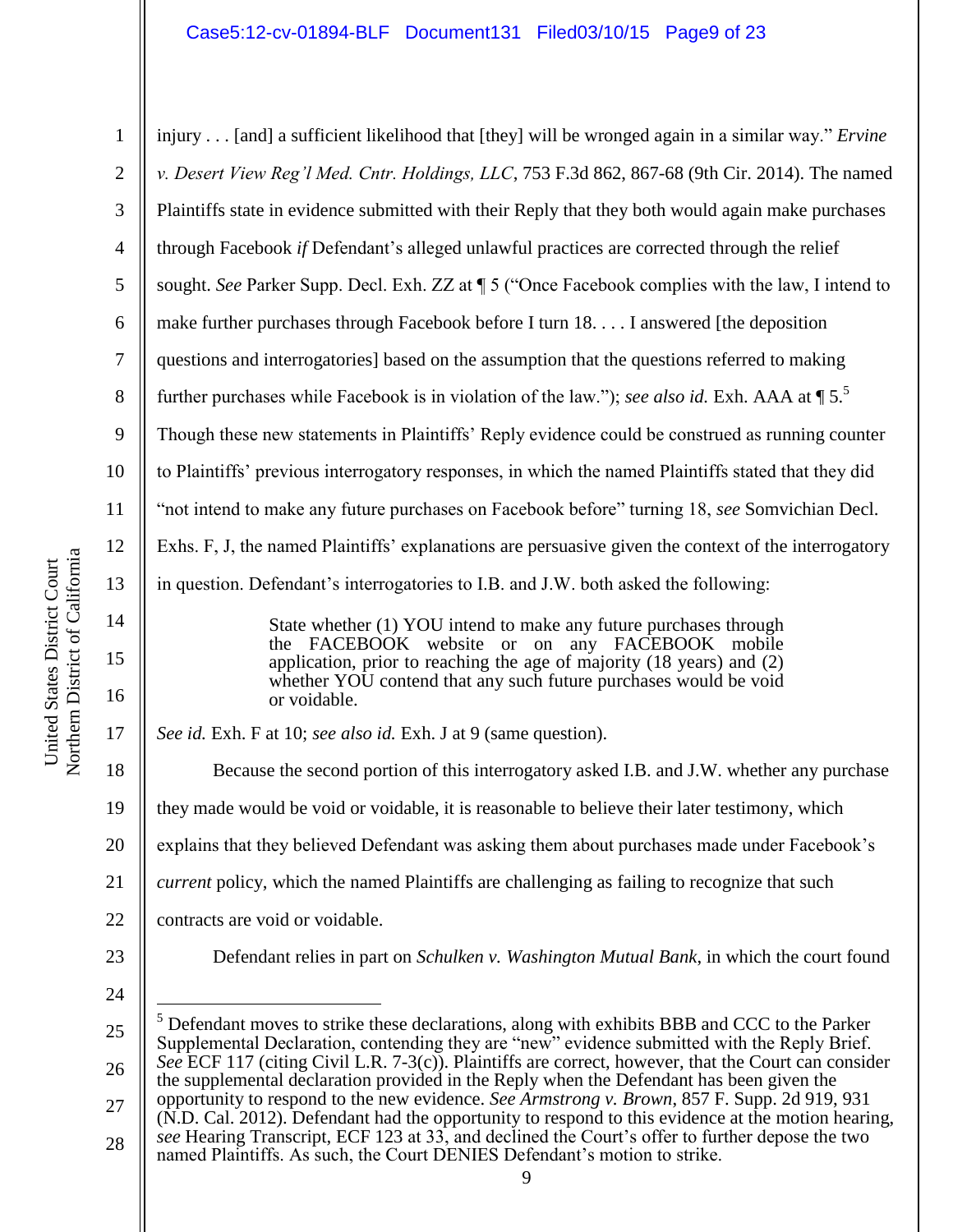4 6 7 8 9 that the named plaintiffs lacked standing to bring suit regarding unfair lending policies on home equity lines of credit (or HELOCs) because the plaintiffs no longer had a HELOC with the bank being sued, Chase. *See* 2012 WL 28099, at \*5 (N.D. Cal. Jan. 5, 2012). The court found unpersuasive the plaintiffs' argument that they "plan[ned] to return to Chase as HELOC customers" because "[t]he likelihood that [plaintiffs] will obtain another Chase HELOC is highly speculative at best." *See id.* Here, in contrast, the named Plaintiffs point to definitive testimony that they would attempt to make future purchases over Facebook if Facebook changed its policy. The named Plaintiffs have therefore shown a real threat of future injury, and therefore have standing to bring suit for injunctive relief. *See, e.g.*, *Ervine*, 753 F.3d at 867.

10

11

12

13

14

15

16

17

18

19

1

2

3

5

#### **3. Claims Remaining Following Judge Wilken's Dismissal Orders**

The parties dispute what claims have survived Judge Wilken's prior orders on the motions to dismiss, and whether the TAC and Plaintiffs' briefing permits Plaintiffs to assert certain claims. *See, e.g.*, ECF 123 at 34-36. Defendant contends that the only claims that have survived the motions to dismiss are circumstances where the minor used another person's money without the person's consent, and now seeks to void or disaffirm that contract. Plaintiffs insisted at oral argument, however, that they were seeking also to assert claims for disaffirmance when any minor made a purchase over his or her Facebook profile—even when the purchase was not made using another person's money without consent—and that such claims would fall within the Minor Purchasing Subclass. *See id.* at 35; *see also* Mot. at 17.<sup>6</sup>

20 21 22 23 24 25 After reviewing Judge Wilken's dismissal orders, the Court finds that neither order expressly limits Plaintiffs' claims to those circumstances where the minor used parental funds without the parent's consent. Rather, the dismissal orders discussed the minors' legal right to "disaffirm their purchases of Facebook Credits." *See* ECF 44 at 23; *see also id.* at 39 (denying the first motion to dismiss with regard to "declaratory relief claims brought by the minor Plaintiffs to disaffirm their contracts pursuant to California Family Code section 6701(c) and 6710"). Plaintiffs

26

 $\overline{a}$ 

<sup>27</sup> 28 As these purchases by their very nature would not implicate the use of money outside of the minor's control, they could only be brought pursuant to Section 6710 and cannot be asserted under Section 6701(c).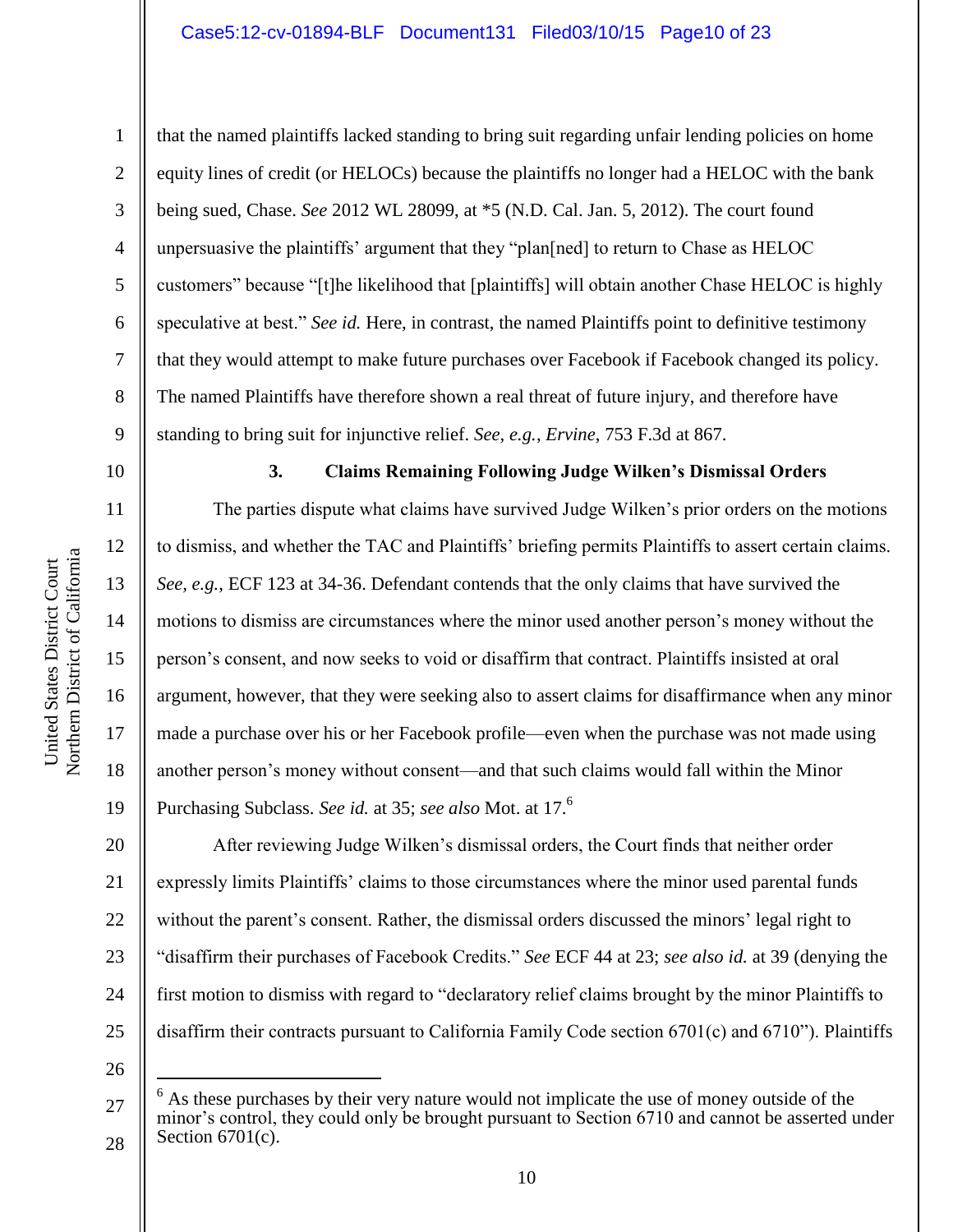may proceed on both claims.

1

2

3

4

5

6

7

8

9

10

11

12

13

14

15

Having made these initial determinations, the Court now turns to whether the named Plaintiffs can certify a nationwide class of minors to bring suit to void or disaffirm contracts pursuant to California Family Code Sections 6701(c) and 6710.

## **B. Class Certification**

Plaintiffs seek certification of the following class and subclass under Family Code Sections 6701(c) and 6710,<sup>7</sup> pursuant to Rule 23(b)(2):

> All Facebook users who are or were minor children according to Facebook's own records for the four years preceding the date on which the original complaint was filed through the date on which a class is certified ("the Minor Class"). Within the Minor Class is a subclass of Minors from whose Facebook accounts Facebook Credits were purchased. ("the Minor Purchasing Subclass").

16 TAC ¶ 36. On behalf of the class, named Plaintiffs assert claims for injunctive and declaratory relief, as well as restitution for class members whose contracts are voided or disaffirmed. *See, e.g.*, Mot. at 17 ("Certification of Plaintiffs' claim for restitution is also appropriate under Rule 23(b)(2) because the amount to be paid for each class member is ascertainable formulaically without fact finding by the Court.").

17 18 19 20 21 22 23 24 25 Class certification requires the Court engage in a two-step analysis. Initially, four requirements of Rule 23(a) must be established: "(1) numerosity, (2) common questions of law or fact, (3) typicality, and (4) adequate representation." *DuFour v. BE LLC*, 291 F.R.D. 413, 417 (N.D. Cal. 2013); *see also Ellis v. Costco Wholesale Corp.*, 657 F.3d 970, 974 (9th Cir. 2011) (stating that a court must engage in a "rigorous analysis" in determining whether Rule 23(a)'s requirements have been met). After plaintiffs satisfy the four elements of Rule 23(a), they must also satisfy at least one of Rule 23(b)'s provisions. *See Stearns v. Ticketmaster Corp.*, 655 F.3d 1013, 1019 (9th Cir. 2011); *see also Herskowitz v. Apple, Inc.*, 301 F.R.D 460, 468 (N.D. Cal.

26

 $\overline{a}$ 

<sup>27</sup> 28  $<sup>7</sup>$  Defendant contended at the motion hearing that this Court would be the first to certify a class</sup> under either of these Family Code statutes. *See* Hearing Transcript, ECF 123 at 30. This is not, however, a persuasive reason to deny certifying a class seeking redress under these statutes when the requirements of Rule 23 have otherwise been met.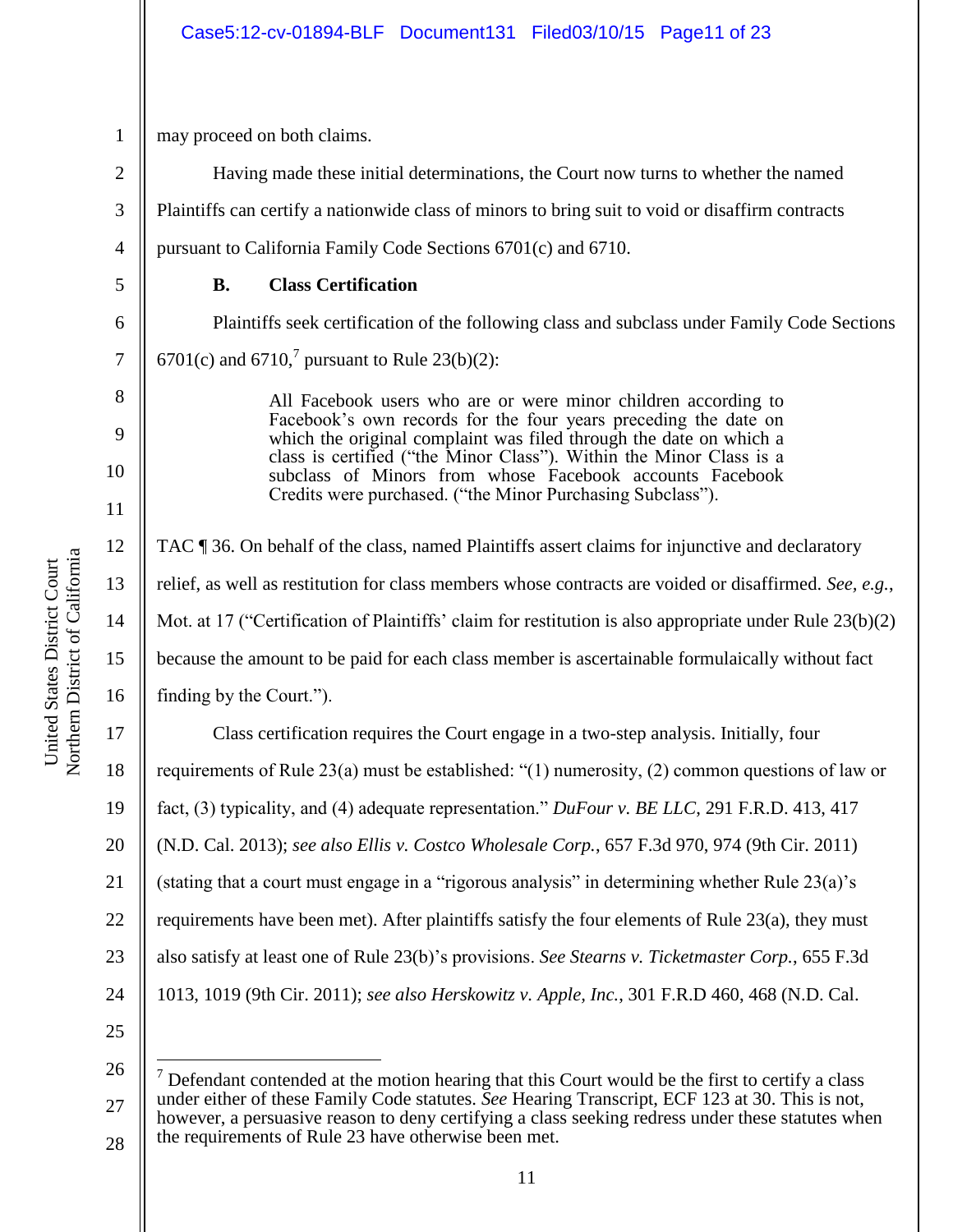2014) (stating that Rule 23(b)(2) must be "satisfied through evidentiary proof"). Here, Plaintiffs invoke Rule 23(b)(2), expressly stating in their motion for class certification and at oral argument that they were not seeking to certify a class pursuant to Rule  $23(b)(3)$ .<sup>8</sup> Thus, all of Plaintiffs claims, including their restitution claims, are analyzed under Rule 23(b)(2). In reviewing the motion, the Court is mindful that although claims for monetary damages may be certified under Rule  $23(b)(2)$ , such certification is proper only where the monetary relief is "incidental to the primary claim for injunctive relief." *Zinser*, 253 F.3d 1180, 1195; *see also Dukes*, 131 S. Ct. 2541, 2557 ("[We previously] expressed serious doubt about whether claims for monetary relief may be certified under [Rule 23(b)(2)]. We now hold that they may not, at least where (as here) the monetary relief is not incidental to the injunctive or declaratory relief.").

Much of Defendant's opposition to class certification focuses on Plaintiffs' claims for restitution and monetary relief. *See* Def.'s Opp. at 8-21. Because the Court finds in Part III.B.2 below that Plaintiffs' restitution claims, which focus on class members being refunded the amount of money spent on any transaction voided or disaffirmed, *see, e.g.*, TAC at p. 20, are neither ascertainable formulaically nor incidental to the declaratory or injunctive relief sought, and thus cannot be certified under Rule 23(b)(2) after *Dukes*, the Court focuses its Rule 23(a) analysis on Plaintiffs' claims for injunctive and declaratory relief.

27

1

2

3

4

5

6

7

8

9

10

11

12

13

14

15

16

17

18

19

<sup>21</sup> 22 23 24  $\overline{a}$  $8$  At oral argument, Plaintiffs' counsel seemingly disavowed any claims under Rule 23(b)(3), which permits certification only if "the court finds that the questions of law or fact common to class members predominate over any questions affecting only individual members, and that a class action is superior to other available methods for fairly and efficiently adjudicating the controversy," stating in response to a question posed by the Court that "we are seeking  $23(b)(2)$ certification and we are not seeking damages at this point." ECF 123 at 6:22-24.

<sup>25</sup> 26 Defendant contends that Plaintiffs' claims for classwide restitution must satisfy Rule 23(b)(3)'s requirements, and argues that Plaintiffs cannot do so because a class action would not serve as a "superior method of adjudicating" the claims of the individual members. See Def.'s Opp. at 21-22. Defendant is correct that Plaintiffs have made no effort to satisfy the requirements of Rule

<sup>23(</sup>b)(3), including predominance and superiority. *See, e.g.*, *Amchem Prods., Inc. v. Windsor*, 521 U.S. 591, 615 (1997). As discussed below, the Court finds that absent a showing under Rule

<sup>23(</sup>b)(3), Plaintiffs' restitution claims are not amenable to class certification.

<sup>28</sup>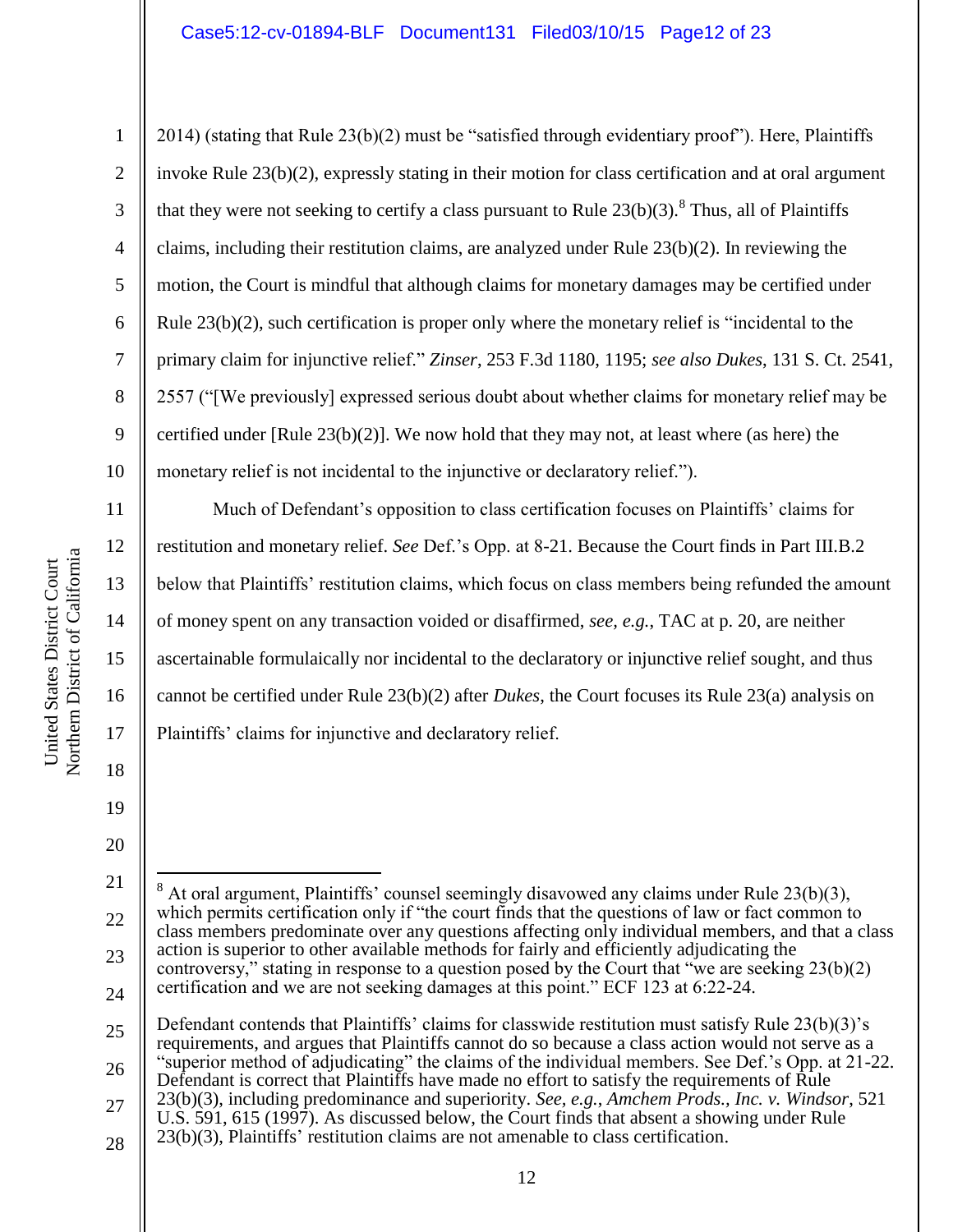#### **1. Rule 23(a)**

#### *a. Ascertainability/Definiteness*

Though not one of the explicit requirements of Rule 23(a), courts recognize that "the class sought to be represented must be adequately defined and clearly ascertainable." *Vietnam Veterans of Am. v. C.I.A.*, 288 F.R.D. 192, 211 (N.D. Cal. 2012) ("A class definition is sufficient if the description of the class is definite enough so that it is administratively feasible for the court to ascertain whether an individual is a member."). The class definition must be "clear in its applicability so that it will be clear later on whose rights are merged into the judgment, that is, who gets the benefit of any relief and who gets the burden of any loss." *Xavier v. Philip Morris USA Inc.*, 787 F. Supp. 2d 1075, 1089 (N.D. Cal. 2011). Defendant contends that the class and subclass are both impermissibly overbroad because they "sweep into the litigation minors with no right of recovery under the Family Code." Def.'s Opp. at 15.

In determining whether a class definition is overbroad, the appropriate inquiry is whether the description of the class (or subclass) is "definite enough so that it is administratively feasible for the court to ascertain whether an individual is a member." *Vietnam Veterans*, 288 F.R.D. 192, 211 (N.D. Cal. 2012) (citing *O'Connor v. Boeing N. Am., Inc.*, 184 F.R.D. 311, 319 (C.D. Cal. 1998)). "When rejecting class certification based on overbreadth . . . the problem lies in the court's ability to ascertain the class, not whether the putative class members have each been aggrieved." *Kurihara v. Best Buy Co., Inc.*, 2007 WL 2501698, at \*5 (N.D. Cal. Aug. 30, 2007).

20 21 22 23 24 25 26 27 Here, both the class and subclass, as defined, are readily ascertainable by the Court: the first includes all minors who used Facebook during a certain time period, according to Facebook's own records; the second includes all minors during that same time period who purchased Facebook Credits through their accounts, again utilizing Facebook's records. Though Facebook claims that it cannot determine whether or not the minor had consent to make a given purchase, *see* Def.'s Opp. at 13, it does not contend that it cannot ascertain, through its records, whether a purchase was made from the minor's account, or whether an account was registered to a minor at the time the purchase was made. As such, the class is not overbroad such that it is unascertainable.

Northern District of California Northern District of California United States District Court United States District Court

1

2

3

4

5

6

7

8

9

10

11

12

13

14

15

16

17

18

19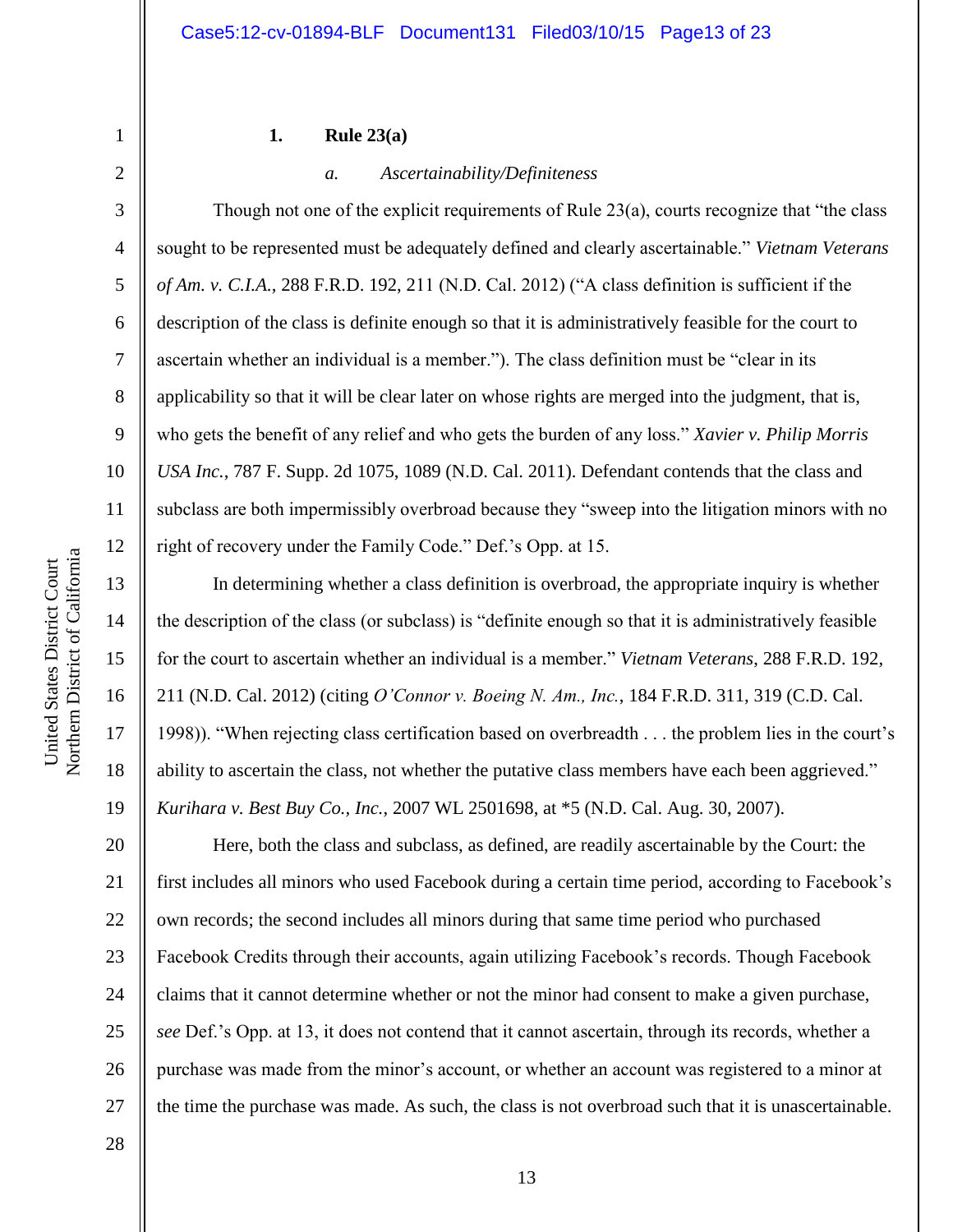1 2

3

4

5

6

7

8

9

10

11

12

13

14

15

16

17

18

19

20

21

22

## *b. Numerosity*

Under Rule  $23(a)(1)$ , a class must be "so numerous that joinder of all members is impracticable." Courts have repeatedly held that classes comprised of "more than forty" members presumptively satisfy the numerosity requirement. *See, e.g.*, *DuFour v. BE LLC*, 291 F.R.D. 413, 417 (N.D. Cal. 2013).

Here there can be no real dispute over Plaintiffs' satisfaction of the numerosity requirement, and Defendant does not challenge the purported class on numerosity grounds. Plaintiffs' class would include all Facebook users who are minors, according to Facebook's own records, which likely number in the millions. Further, Plaintiffs point to Defendant's discovery responses, which show that during one three-month period, from October 12, 2010 through January 12, 2011, over 87,400 minor users made purchases through the use of Facebook Credits, *see* Parker Decl. Exh. G at 2, making the proposed subclass similarly sufficiently numerous.

## *c. Commonality*

Rule  $23(a)(2)$  demands that "there are questions of law or fact common to the class." The Supreme Court has stated that the mere raising of common questions by plaintiffs is insufficient for purposes of class certification, and instead that the "common contention [] must be of such a nature that it is capable of classwide resolution." *Wal-Mart Stores, Inc. v. Dukes*, 131 S. Ct. 2541, 2551 (2011) (citing Richard A. Nagareda, *Class Certification in the Age of Aggregate Proof*, 84 N.Y.U. L. Rev. 97, 131-32 (2009) ("What matters to class certification . . . is not the raising of common 'questions' – even in droves – but, rather, the capacity of a classwide proceeding to generate common *answers* apt to drive the resolution of the litigation.") (emphasis in original)). Defendant argues that Plaintiffs' proposed injunctive relief fails to address a common injury suffered by the class as a whole, *see id.* at  $23$ ,  $\degree$  contending that the proposed injunctive relief

24

 $\overline{a}$ 

25

23

<sup>9</sup> Defendant also argues that Plaintiffs cannot show commonality because Plaintiffs' restitution claims would require the Court to make "individualized assessments of the equitable

26 27 28 circumstances relevant to each transaction" in order to determine both whether an individual is entitled to monetary relief and the amount of monetary relief to which he or she is entitled. Def.'s Opp. at 15-16. Because the Court finds below that Plaintiffs' restitution claims cannot be certified as a class pursuant to Rule  $23(b)(2)$ , this argument is not relevant to the question of commonality regarding whether injunctive or declaratory relief is appropriate to the class as a whole. The Court must determine whether certain contracts between minors and Facebook are void or voidable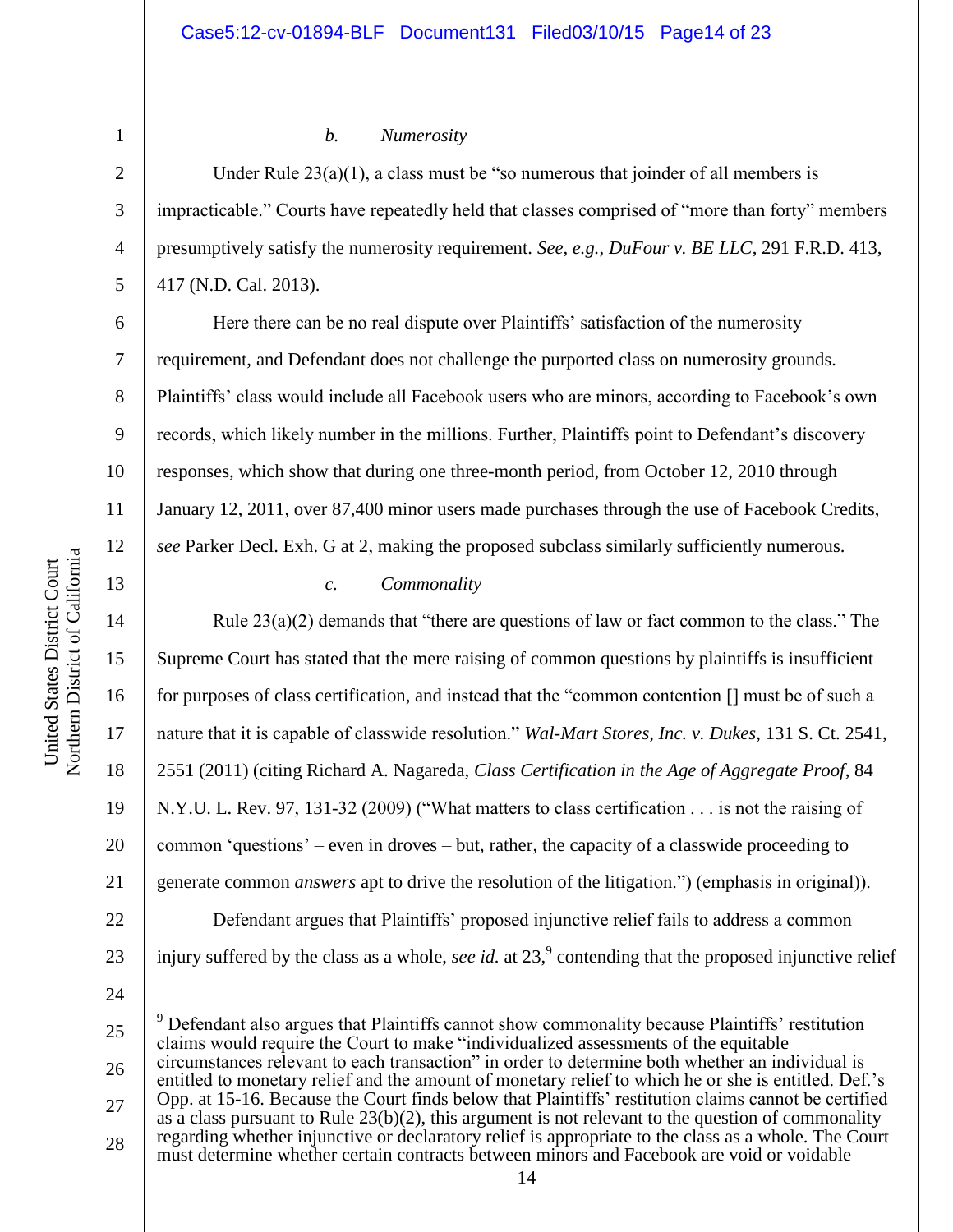is "aimed exclusively at users who are currently minors" and would be "pointless" for those class members who are now adults. *See* Def.'s Opp. at 24. It further claims the injunctive relief "does not even provide a broadly applicable benefit for class members who are still minors" because it would force Facebook to obtain informed consent from the parents of Facebook users who are minors. *See id.* These arguments are unpersuasive, for several reasons.

First, Plaintiffs' proposed injunctive relief would not necessarily benefit only minors. If certain contracts are found void under  $6701(c)$ , the contracts would be rendered a nullity regardless of whether the minor has since reached the age of majority. *See, e.g.*, *Burnand v. Irigoyen*, 30 Cal. 2d 861, 865 (1947) ("A contract relating to . . . personal property not in his immediate possession or control, entered into by a minor under 18 years is void and requires no act of disaffirmance."). Further, section 6710 permits disaffirmance by "the minor before majority *or within a reasonable time afterwards*." Cal. Fam. Code § 6710 (emphasis added). This necessarily contemplates the ability to disaffirm contracts by individuals who have reached the age of majority, and Defendant makes no argument that certain members of the class will be *per se* precluded from seeking to disaffirm because too much time has elapsed since reaching majority that they failed to disaffirm within a reasonable time.

Additionally, Defendant misstates Plaintiffs' argument regarding obtaining informed consent by the purchaser. In their brief in support of class certification, Plaintiffs outline possible orders the Court could render that would provide relief to the class, *see* Mot. at 17-18, including "to allow a sale to a minor user only upon the manifestation of express and informed consent by the payment-vehicle owner." *Id.* at 17. Defendant claims that this would serve no purpose for those minors who "already comply with Facebook's terms by getting permission to use their parents' funds . . . [or] who make purchases using their own funds." Def.'s Opp. at 24.

But a case relied on by Defendant, *Cholakyan v. Mercedes-Benz, USA*, is instructive. In *Cholakyan*, plaintiffs sought to certify a class under Rule 23(b)(2) for violations of California's consumer protection statutes regarding purchases of defendant's vehicles. *See* 281 F.R.D. 534,

28 under the relevant Family Code sections. This does not require the Court to make equitable determinations about individual transactions.

1

2

3

4

5

6

7

8

9

10

11

12

13

14

15

16

17

18

19

20

21

22

23

24

25

26

27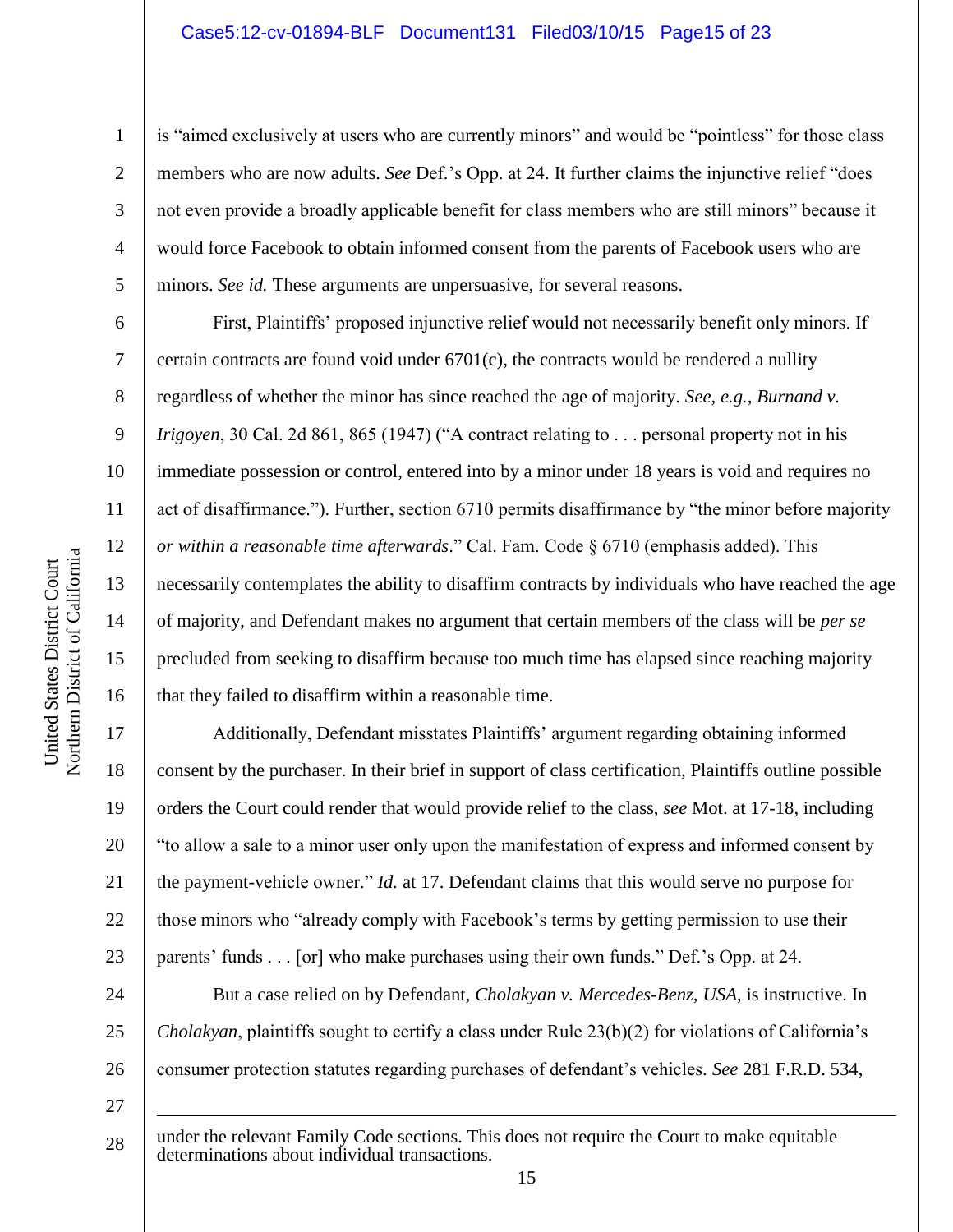558-60 (C.D. Cal. 2012). The proposed class, however, included former owners and lessees of vehicles who could not benefit from the relief sought. The court therefore denied certification under Rule 23(b)(2), finding that "none of the remedies Cholakyan seeks will result in classwide relief. Plaintiff cannot seek certification under Rule 23(b)(2) by combining an array of remedies, some of which will benefit only certain subsets of the class  $\dots$  Rule 23(b)(2) demands that plaintiff seek 'an indivisible injunction benefiting all its members at once.'" *Id.* at 559.

Defendant extrapolates the court's holding in *Cholakyan* to the present case, where the class undoubtedly now includes some Facebook users who have reached the age of majority. But the injunctive and declaratory relief sought by Plaintiffs in this case – to conform Facebook's practices of transacting with minors to the relevant California laws – could still provide benefits to all class members, because the proposed class includes individuals who made purchases over Facebook while a minor, not just those who made purchases over Facebook and are still minors. See TAC ¶ 36. This is because such conformance would permit disaffirmance, or void the contracts, by individuals who are now minors *and* by individuals who were minors and now have reached majority. This is therefore not a case where the class definition expressly includes individuals who could undoubtedly receive no benefit from the relief sought.

Plaintiffs raise common questions which lend themselves to resolution through common answers, and the injunctive and declaratory relief sought by Plaintiffs could benefit the class as a whole, including those who have reached the age of majority but transacted with Facebook whilst minors. Plaintiffs have thus met the commonality requirement of Rule 23(a).

21

1

2

3

4

5

6

7

8

9

10

11

12

13

14

15

16

17

18

19

20

#### *d. Typicality*

22 23 24 25 26 27 28 A class representative must have claims that are "typical of the claims" of the other members of the class, in order to ensure that "the named plaintiffs' claim and the class claims are so interrelated that the interests of the class members will be fairly and adequately protected in their absence." *Gen. Tel. Co. Sw. v. Falcon*, 457 U.S. 147, 158 n.13 (1982) (citing Rule 23(a)(3)). Typicality is "directed to ensuring that plaintiffs are proper parties to proceed with the suit." *Reis v. Arizona Beverages USA*, 287 F.R.D. 523, 539 (N.D. Cal. 2012). The standard for determining typicality, however, is a permissive one, *see id.*, and asks only whether the claims of the class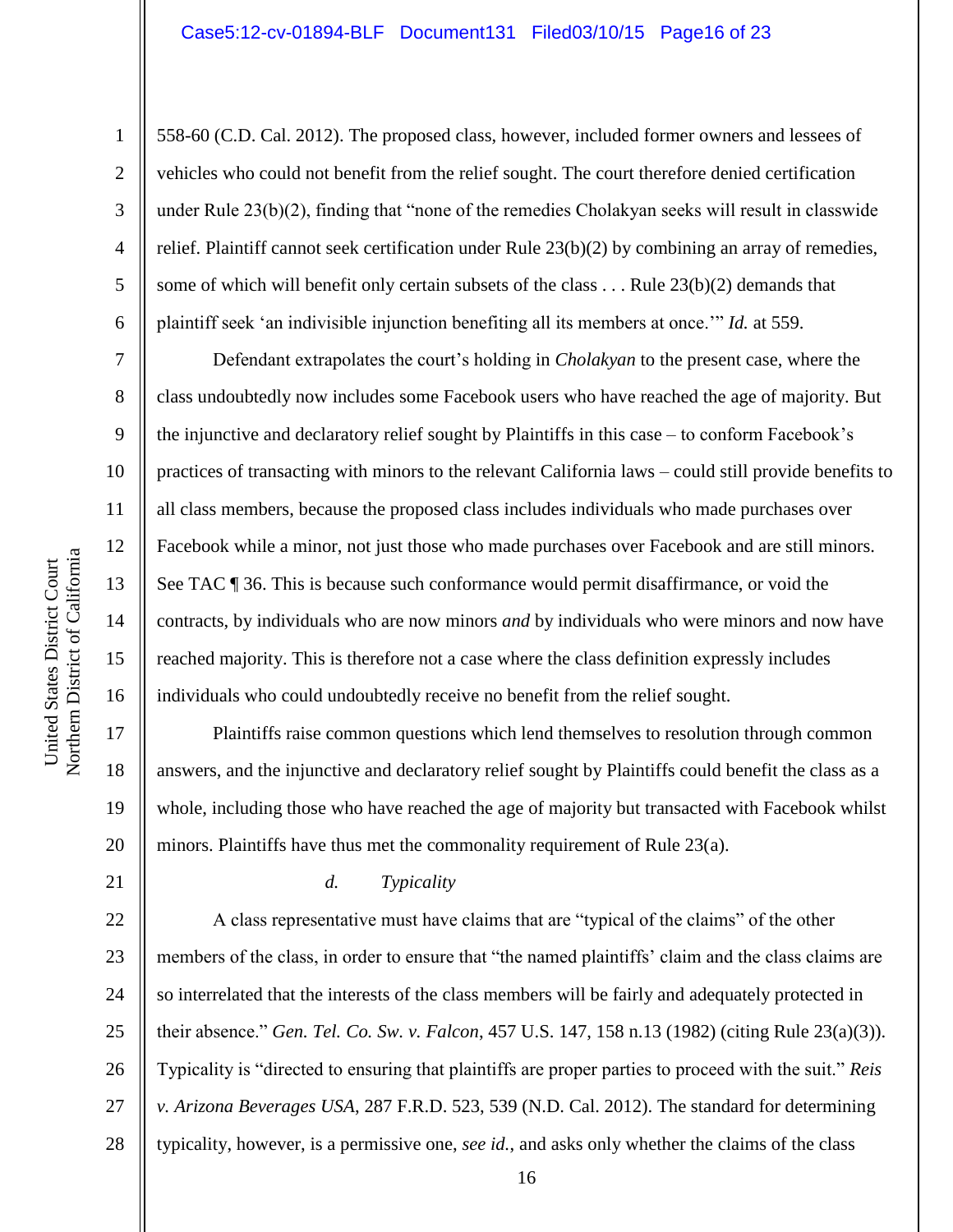#### Case5:12-cv-01894-BLF Document131 Filed03/10/15 Page17 of 23

representatives are "reasonably co-extensive with those of absent class members; they need not be substantially identical." *Hanlon v. Chrysler Corp.*, 150 F.3d 1011, 1020 (9th Cir. 1998).

Defendant contends that the named Plaintiffs' demands conflict with the interests of the class because "they seek injunctive relief that many class members would undoubtedly find objectionable." Def.'s Opp. at 29. Defendant argues that I.B. and J.W. seek relief that would "demand that Facebook cease selling Facebook Credits or similar virtual currency to accounts that belong to minors." *Id.* (citing TAC at p. 20). Defendant points to an expert report by Adrian Crook, a "game design consultant" who has "produced and designed over three dozen products across a variety of platforms," Somvichian Decl. Exh. P at ¶ 4, which states that "millions of users, including minors, make in-app purchases to enhance their game play," *id.* at ¶ 42, and thus that "many minors in the proposed class would likely object to the demand" that Facebook stop selling in-app purchases to accounts held by minors. *Id.* at ¶ 43.

Plaintiffs argue in response that the goal of their proposed injunctive relief is for Defendant to amend its practices to conform to California law, and that Defendant wholly ignores the second part of the injunctive relief sought: "An injunction that either requires Facebook to either (sic) cease selling Facebook Credits or similar virtual currency to minors *or substantially change its practices regarding Facebook Credit Transactions with minors, and to otherwise conform its practices with California . . . law*." *See* Reply at 11 (citing TAC at p. 20) (emphasis in original). Plaintiffs contend that the crux of their suit is "focused on requiring a change in Facebook's practices" to conform their refund policy to California law, not ending sales to minors. *Id.* at 12.

21 22 23 24 25 26 27 28 The Court finds Plaintiffs' argument persuasive. I.B. and J.W. have stated that they intend to make future purchases if Facebook conforms its policy to the law – indicating that their desired outcome would be for Facebook to change its practices rather than cease engaging in transactions with minors. *See* Parker Supp. Decl. Exhs. ZZ at ¶ 5, AAA at ¶ 5. The named Plaintiffs contend that they are harmed by Defendant's refusal through its refund policy to recognize that contracts with minors are void or voidable under certain circumstances, harms that are typical to the class as a whole. In *Mayfield v. Dalton* and *Valley Drug Co. v. General Pharmaceuticals*, both cited by Defendant, courts denied class certification on grounds of typicality because Plaintiffs sought to

1

2

3

4

5

6

7

8

9

10

11

12

13

14

15

16

17

18

19

20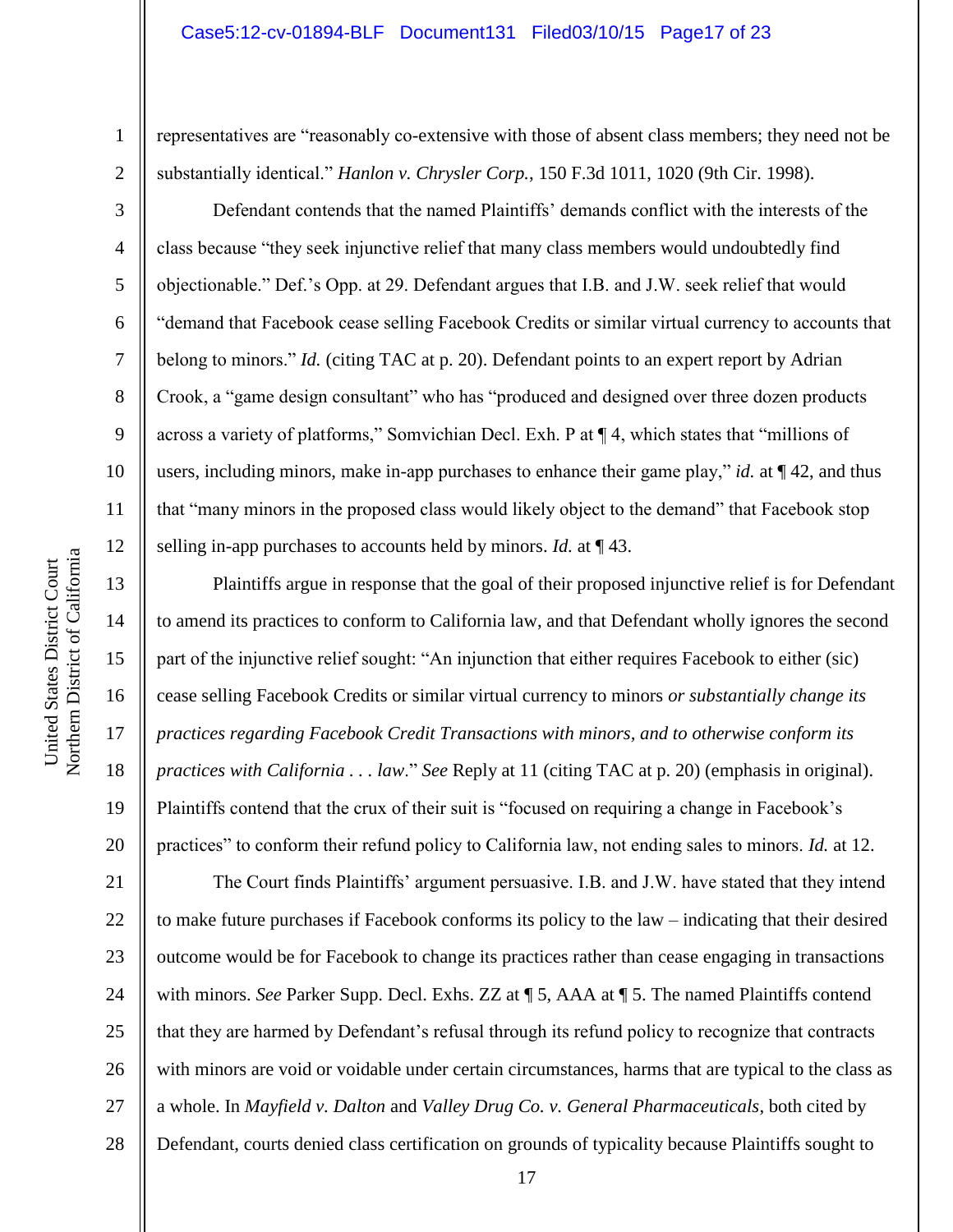## Case5:12-cv-01894-BLF Document131 Filed03/10/15 Page18 of 23

represent a class that included many members who approved of the conduct at issue and undoubtedly wished it to continue. *See Mayfield*, 109 F.3d 1423, 1426-27 (9th Cir. 1997); *Valley Drug*, 350 F.3d 1181, 1189-90 (11th Cir. 2003). Here, in contrast, injunctive or declaratory relief that demands Facebook comply with the Family Code to permit minors to disaffirm their contracts would not adversely impact those minors who do not wish to disaffirm their contracts and are happy to continue engaging in monetary transactions through Facebook. Though this relief, as Plaintiffs argue, could render contracts void when a minor used money outside of his or her control, and though some minors undoubtedly may wish to continue making purchases through credit or debit cards they do not have permission to use, such a desire cannot prevent the named Plaintiffs from bringing suit to demand that Facebook's policies comply with the law.

The Court finds that I.B. and J.W.'s claims are reasonably co-extensive with the claims of the non-named class members, and that they have satisfied Rule 23(a)'s typicality requirement.

## *e. Adequacy*

The final requirement of Rule 23(a) is that the named Plaintiffs "fairly and adequately protect the interests of the class." Fed. R. Civ. P. 23(a)(4). The adequacy inquiry requires the Court to make two determinations: (1) whether the named plaintiffs and class counsel have any conflicts of interest with other class members;<sup>10</sup> and (2) whether counsel and the class representatives will "vigorously prosecute the action on behalf of the class." *Reis*, 287 F.R.D. 523, 540 (citing *Ellis v. Costco Wholesale Corp.*, 657 F.3d 970, 985 (9th Cir. 2011)). The Court has an obligation to "ensure that the litigation is brought by a named Plaintiff who understands and controls the major decisions of the case." *Sanchez v. Wal-Mart Stores, Inc.*, 2009 WL 1514435, at \*3 (E.D. Cal. May 28, 2009).

23

 $\overline{a}$ 

27 28 not conflict with the interests of other class members, because, for example, an injunction that demands Facebook's compliance with the Family Code would *permit* minors to disaffirm certain contracts with Facebook, but would not demand they do so. *See* Cal. Fam. Code § 6710.

1

2

3

4

5

6

7

8

9

10

11

12

13

14

15

16

17

18

19

20

21

22

<sup>24</sup> 25 26  $10$  Defendant's argument regarding the conflict between the named Plaintiffs' proposed injunctive relief and the desires of the non-named class members was framed as one of both typicality and adequacy. *See* Def.'s Opp. at 29 ("Plaintiffs are inadequate and atypical because they seek injunctive relief that many class members would undoubtedly find objectionable."). The Court finds, for the same reasons articulated above, that the relief sought by the named Plaintiffs does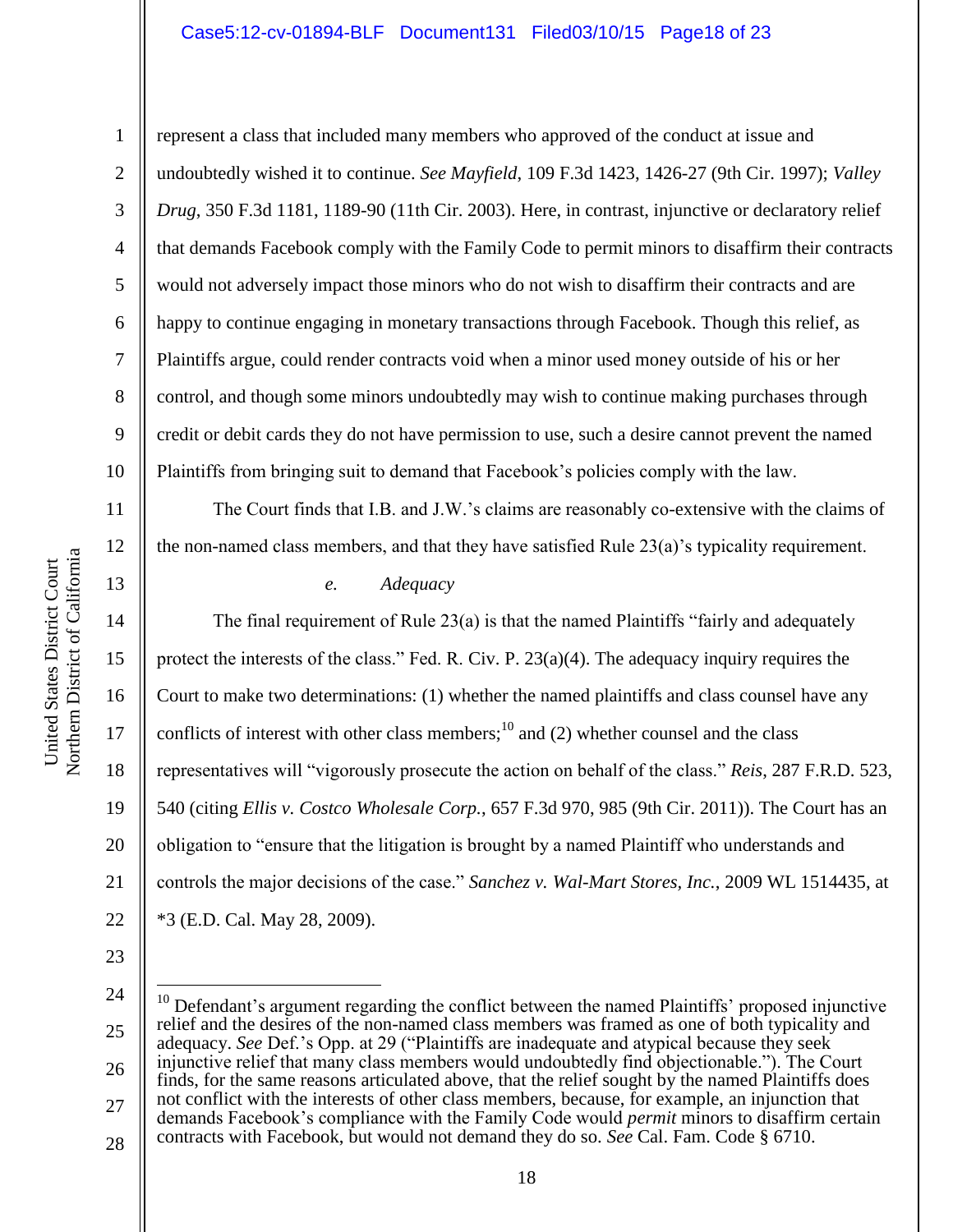6

7

1

Defendant calls into question the adequacy of both named Plaintiffs and their guardians ad litem, contending that they lack a basic understanding of the litigation that would permit them to exercise oversight over class counsel. *See* Def.'s Opp. at 27 ("Plaintiffs are ill-equipped to meet these fundamental obligations of class representatives, given their near total ignorance of the most basic aspects of the case. . . . Worse, Plaintiffs' parents—who bear legal responsibility as guardians ad litem to help Plaintiffs supervise this litigation—appear to know little more about this case than their children.").

8 9 10 11 12 13 14 15 16 17 18 19 20 21 22 23 24 25 26 27 28 "A party who is not familiar with the basic elements of its claim is not considered to be an adequate representative for the class because there is no sense that there is an actual party behind counsel's prosecution of the action." *Burkhalter Travel Agency v. MacFarms Int'l, Inc.*, 141 F.R.D. 144, 153 (N.D. Cal. 1991). However, courts in this district have held that "[t]he threshold of knowledge required to qualify a class representative is low," *Moeller v. Taco Bell Corp.*, 220 F.R.D. 604, 611 (N.D. Cal. 2004), and that "it is enough that the representative understand the gravamen of the claim." *Id.* (citing *In re Worlds of Wonder Securities Litig.*, 1990 WL 61951 at \*3 (N.D. Cal. Mar. 23, 1990)). Here, the depositions of both I.B. and J.W. show that they are minors who have been kept abreast of the litigation by their parents and guardians ad litem, *see, e.g.*, Parker Supp. Decl. Exh. UU at 16:8-17:3, and that they understand that the gravamen of the class action is to seek redress for minors who have made purchases over Facebook, *see, e.g.*, Parker Supp. Decl. Exh. VV at 72:17-73:23. This, coupled with the demonstrated knowledge of Glynnis Bohannon, I.B.'s guardian ad litem, and Steven Wright, J.W.'s guardian ad litem, of the nature of the litigation, is more than sufficient to show that the named Plaintiffs will be adequate representatives. *See* Parker Supp. Decl. Exh. WW at 99:4-109:25 (Steven Wright's deposition testimony, stating that he knows this is a class action, has discussed the claims of the class action with his son, and acknowledging that the role of the class representative is to "speak[] on behalf of others that are in a situation like ours"); *see also* Parker Supp. Decl. Exh. YY at 43:4-50:25 (Glynnis Bohannon's deposition testimony, stating that she discussed the action with her son, sought to bring an action on behalf of others who had similar experiences with Facebook, and knows that her son, as class representative, "would have to participate [in the litigation], see it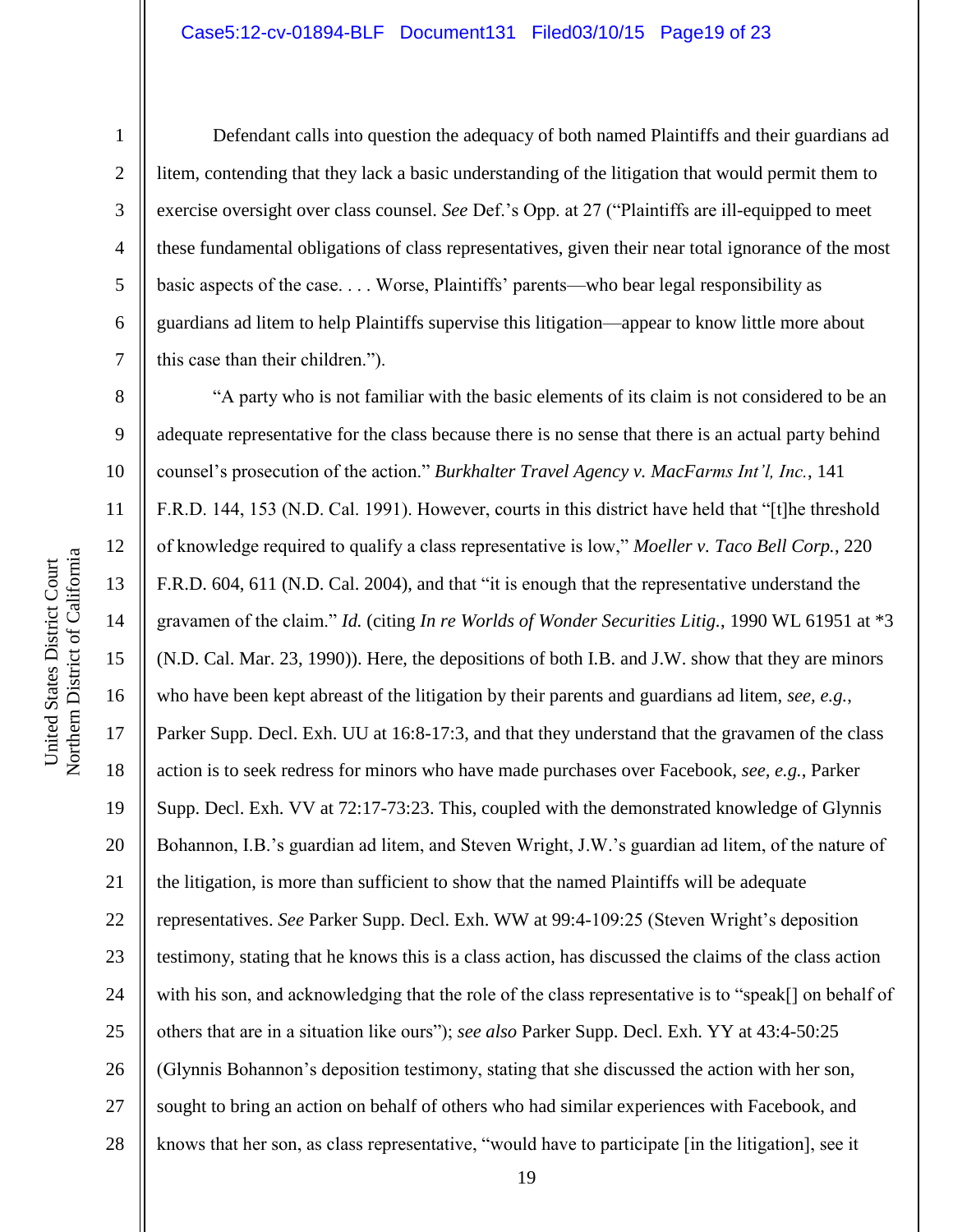1 through to the end, and look out for the group as a whole, not just individually").

The named Plaintiffs and their guardians ad litem therefore have the requisite knowledge of the case necessary to adequately serve as class representatives pursuant to Rule 23(a)(4), and have therefore made the necessary showing for all four elements of Rule 23(a).

2

3

4

5

6

7

8

9

10

11

12

13

14

15

16

17

18

19

20

21

22

23

24

25

26

## **2. Rule 23(b)(2)**

Rule 23(b)(2) demands a court find that "the party opposing the class has acted or refused to act on grounds that apply generally to the class, so that final injunctive relief or corresponding declaratory relief is appropriate respective the class as a whole." Fed. R. Civ. P. 23(b)(2). Certification under Rule 23(b)(2) is appropriate where the "primary relief sought is declaratory or injunctive." *Ellis*, 657 F.3d 970, 986 (citing *Zinser v. Accufix Res. Inst., Inc.*, 253 F.3d 1180, 1195 (9th Cir. 2001)). Certification under Rule 23(b)(2) "does not require [the Court] to examine the viability or bases of class members' claims for declaratory and injunctive relief, but only to look at whether class members seek uniform relief from a practice applicable to all of them." *Rodriguez v. Hayes*, 591 F.3d 1105, 1125 (9th Cir. 2009) ("It is sufficient . . . that class members complain of a pattern or practice that is generally applicable to the class as a whole.").

## *a. Injunctive and Declaratory Relief Claims*

Plaintiffs' injunctive and declaratory relief claims readily meet the requirements of Rule  $23(b)(2)$ . Plaintiffs contend that Facebook has acted on grounds that apply generally to the class – refusing to refund purchases that are void or voidable under California law. They point to Facebook's Customer Assistance Policy ("CAP"), which includes no language setting forth a policy for refunding void or voidable purchases made by minors. *See, e.g.*, Parker Decl. Exh. E. Specifically, the CAP outlines a number of criteria for determining whether a refund would be issued, none of which includes the age of the purchaser, and which explicitly states that "refunds shall be issued on a case-by-case basis." *See id.* at FB-IB-99. Further, Defendant has testified that minors aged 13 to 17 were treated the same as adults for purposes of Facebook's refund policy in 2012. *See* Parker Decl. Exh. D at 32:4-33:14; *see also* Hearing Transcript, ECF 123 at 18.

27 28 Defendant claims that Plaintiffs cannot point to any minor who was misled or confused by the statement that "all sales are final," *see* Def.'s Opp. at 25, but this obscures the relevant inquiry: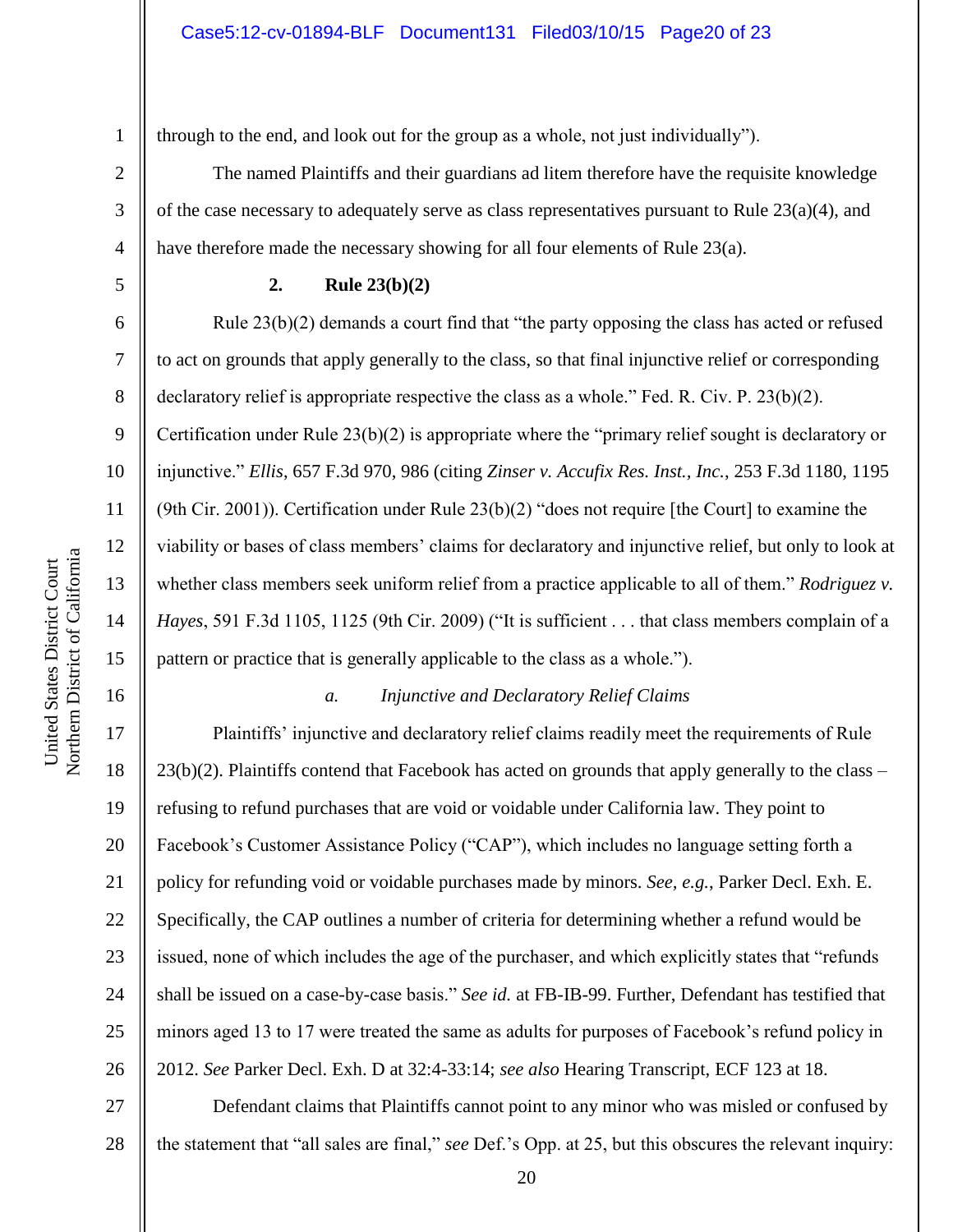the minors' contention that they are prevented from exercising their rights under California law to void or disaffirm certain contracts, and that Facebook's refusal to act in conformance with this policy causes harm. That minors may not have been confused by the statement that "all sales are final" is irrelevant to the question of whether Facebook *acted* on grounds that apply to the class as a whole through a policy that issues refunds on a case-by-case basis and has not permitted minors to void or disaffirm certain contracts pursuant to the laws of California.

Finally, Defendant argues that Plaintiffs' injunctive and declaratory relief claims are actually disguised claims for monetary relief, and thus inappropriate for certification under Rule 23(b)(2). *See, e.g.*, Def.'s Opp. at 26. Facebook argues that it currently has policies and procedures for refunding "unauthorized purchases by minors," and that "[i]f Plaintiffs are demanding that Facebook apply a new policy that permits minors to receive a refund for all transactions in all circumstances—simply because they are minors—that purported 'injunctive' demand is simply a repackaging of Plaintiffs' monetary claims and cannot be certified under (b)(2)." *Id.* Defendant is incorrect. First, Plaintiffs have not requested that minors receive refunds for all transactions in all circumstances. *See generally* TAC. Second, Defendant's policy regarding "unauthorized" transactions does not solve the entirety of the purported problem outlined by Plaintiffs, as a policy that permits refunds of unauthorized purchases by minors does not address their disaffirmance claims for purchases made under Section 6710. Third, the fact that the injunctive or declaratory relief sought could result in Facebook crafting a new policy that permits minors to void or disaffirm certain contracts, a remedy that would likely result in refunds from Facebook to those minors, does not defeat certification of the injunctive or declaratory relief remedy. *Cf., e.g.*, *In re Flash Memory Antitrust Litig.*, 2011 WL 1301527, at \*7 (N.D. Cal. Mar. 31, 2011) (denying certification under Rule 23(b)(2) because "[t]his is not a straightforward case in which a *single entity* overcharged for a particular product purchase *by a homogenous group of consumers*") (emphasis added).

26

## *b. Restitution Claims*

27 28 In addition to declaratory and injunctive relief, Plaintiffs seek certification of claims for restitution, *see* TAC at p. 20, which would involve refunding the money spent by any class

1

2

3

4

5

6

7

8

9

10

11

12

13

14

15

16

17

18

19

20

21

22

23

24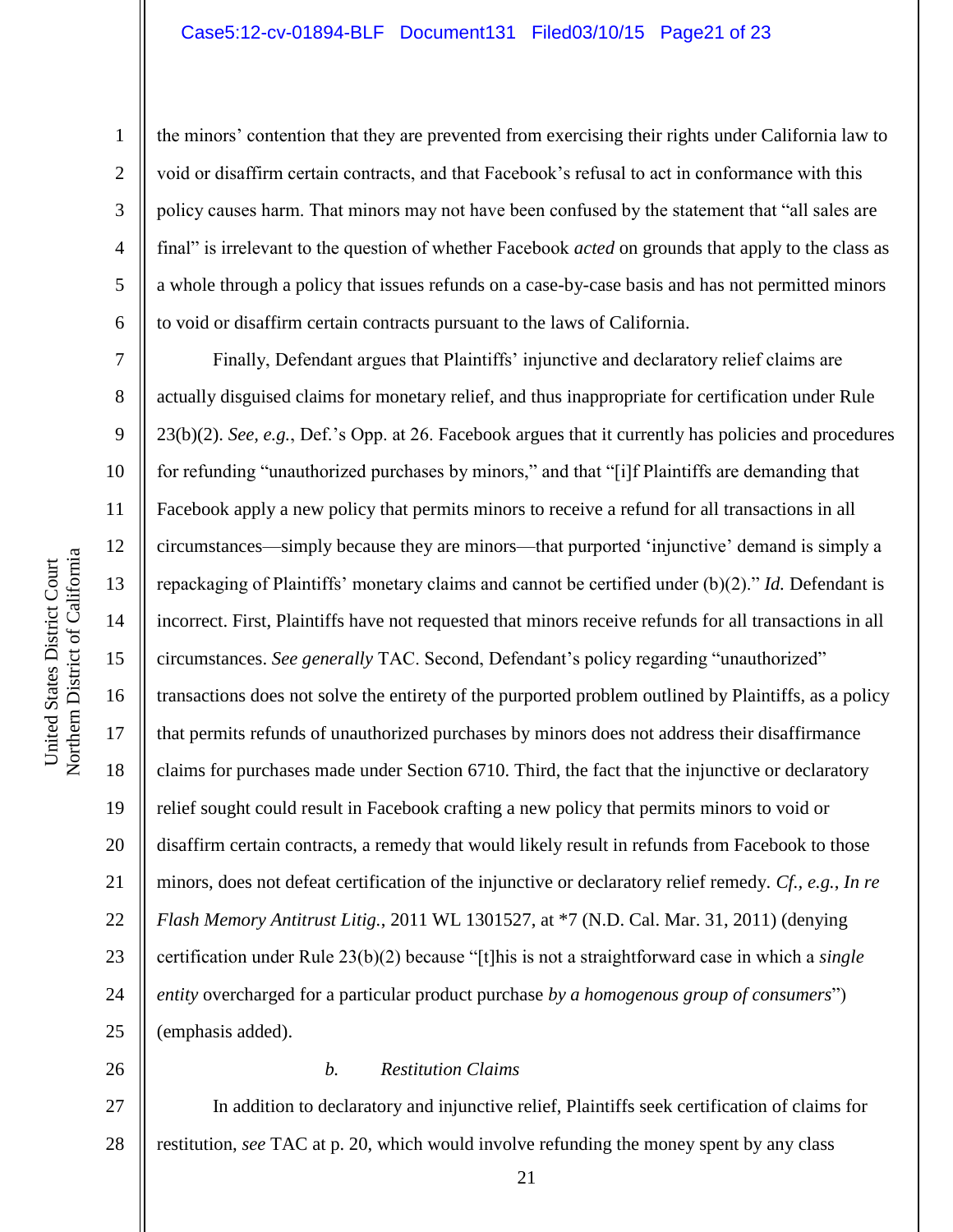#### Case5:12-cv-01894-BLF Document131 Filed03/10/15 Page22 of 23

Northern District of California Northern District of California United States District Court United States District Court

10

11

12

13

14

15

16

17

18

19

1 2 3 4 5 6 7 8 9 member who made a transaction over Facebook if that transaction was ultimately found to be void or voidable. Defendant contends throughout its briefing that Plaintiffs' restitution claims cannot be certified pursuant to Rule 23(b)(2) after the Supreme Court's decision in *Dukes*, which held that claims for monetary relief cannot be certified under Rule 23(b)(2) when "the monetary relief is not incidental to the injunctive or declaratory relief." *Dukes* at 2557. In their Reply brief, Plaintiffs ask the Court to "certify the class for determination of liability . . . and defer for later consideration whether restitution can be determined on a class-wide basis," contending that individualized determinations may not be necessary for the restitution claims, and further arguing that a claims process or special master could be utilized to assess individual claims. *See* Reply at 15.

The Court, however, agrees with Defendant that Plaintiffs' restitution claims cannot be certified pursuant to Rule 23(b)(2). First, Plaintiffs have not shown how the monetary relief sought would be incidental to the injunctive or declaratory relief. Myriad claims for restitution, even if the monetary amounts sought were relatively small, would overwhelm the claims for injunctive or declaratory relief. *See Reis*, 287 F.R.D. at 541 ("[A]though the monetary amount sought may be small per class member, in the aggregate they can hardly be said to be incidental to the injunctive relief sought."). Second, the amount of monetary damages due each class member, if any, would be dependent on the individual circumstances of each class member, and thus cannot be determined formulaically. *Dukes* therefore precludes these restitution claims from being certified under (b)(2). *See Dukes* at 2557; *see also Reis* at 541-42.

20 21 22 23 24 25 26 27 28 In *Reis*, the court contemplated a similar situation as the undersigned faces here: plaintiffs sought to certify a class for injunctive and declaratory relief, as well as restitution and monetary damages, in a consumer class action challenging the labeling of certain Arizona Beverages products as "All Natural." The court there held that though the monetary relief sought could not be certified under Rule  $23(b)(2)$ , the case "exemplified] the kind of action the may be appropriate for certification under Rule 23(b)(2), at least insofar as plaintiffs request [] declaratory relief that the alleged practices are unlawful, and [] injunctive relief prohibiting defendants from continuing them." *Reis* at 541. The named Plaintiffs here seek similar remedies as did the plaintiffs in *Reis*: declaratory relief that Facebook's practices are unlawful, an injunction requiring Facebook to